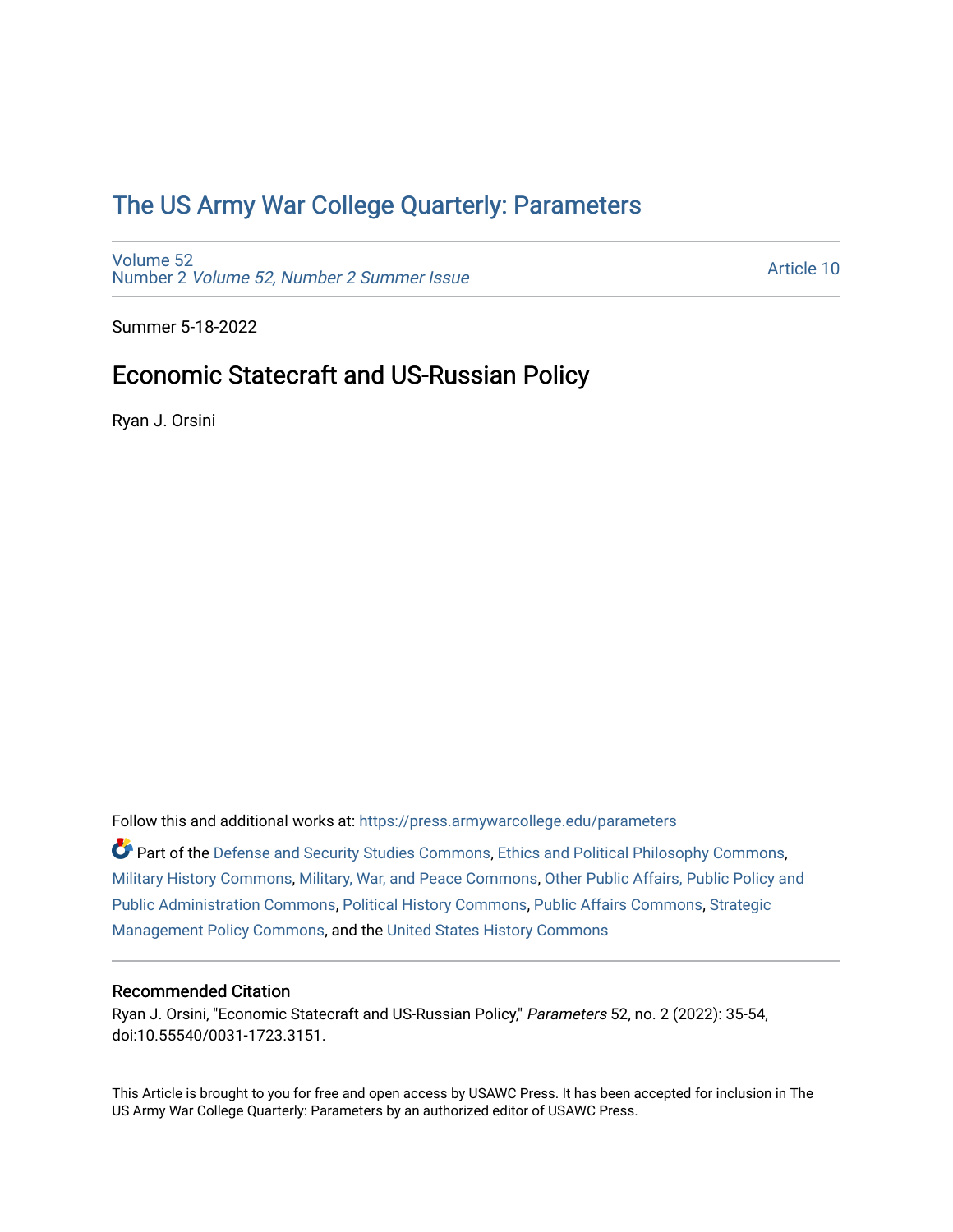# **Economic Statecraft and US-Russian Policy**

Ryan J. Orsini ©2022 Ryan J. Orsini

ABSTRACT: This article assesses the American-Russian economic relationship, identifying how Russia exploits strategic asymmetries to gain advantage in the space below armed conflict and how the United States can modernize its economic statecraft. It draws upon a wide range of comparative research, from US-Russian military thought to the American-Eurasian economic interrelationship, to evaluate the full range of economic statecraft within a single dyad of countries in the context of coercion theory. This analysis will assist American policymakers in reforming priorities and processes according to principles of economic statecraft to sustain ongoing American coercion and set conditions for advantage upon the return to bilateral competition.

**Keywords: geo-economics, economic statecraft, Russia, gray-zone warfare, hybrid warfare, geopolitics**

ince the 2014 Crimean crisis, American policy has attempted to coerce Russia into abdicating its gains and to deter it from future aggression. But from armed intervention and assassination to election meddling and energy manipulation, American policy has failed to exact fundamental concessions.1 Russia's massing of troops and invasion of Ukraine in February 2022 are only the most recent signals of the US government's inability to effect Russian behavioral change.

Today, the United States finds itself in a state of economic war with Russia.2 The United States has mobilized its economic instruments of power against Russia, unleashing an unprecedented package of export, debt, banking, and individual restrictions.3 Alhough the cascading externalities of deploying so many economic weapons have yet to be determined, American economic action today will play center stage in future Russo-Ukrainian deescalation, bilateral competition with Russia, and the global financial system at large.4 The United States must exploit this opportunity to shape the international and bilateral relationship to return to future competition

<sup>1.</sup> Thomas Wright, "Russia: What's Old Is New Again," in Melanie Sisson, James Siebens, and Barry Blechman, eds., *Military Coercion and US Foreign Policy: The Use of Force Short of War* (New York: Routledge, 2020), 132–45.

<sup>2.</sup> David A. Baldwin, *Economic Statecraft* (Princeton, NJ: Princeton University Press, 2020), 35–37. 3. Scott Anderson, Julia Friedlander, and Rachel Zeimba, "The Lawfare Podcast: Making Sense of the Unprecedented Sanctions on Russia," *Lawfare* (blog), March 1, 2022, [https://www.lawfareblog.com/lawfare](https://www.lawfareblog.com/lawfare-podcast-making-sense-unprecedented-sanctions-russia) [-podcast-making-sense-unprecedented-sanctions-russia](https://www.lawfareblog.com/lawfare-podcast-making-sense-unprecedented-sanctions-russia).

<sup>4.</sup> Maxim Mirnov, "Why Strangling Russia's Economy Could Backfire: Harsh Sanctions Could Make the Country a Bigger, Badder North Korea," *Foreign Affairs* (website), March 11, 2022, [https://www.foreignaffairs.com](https://www.foreignaffairs.com/articles/russia-fsu/2022-03-11/why-strangling-russias-economy-could-backfire) [/articles/russia-fsu/2022-03-11/why-strangling-russias-economy-could-backfire](https://www.foreignaffairs.com/articles/russia-fsu/2022-03-11/why-strangling-russias-economy-could-backfire); and Zongyuan Liu and Mihaela Papa, "The Anti-Dollar Axis: Russia and China's Plan to Evade US Economic Power," *Foreign Affairs* (website), March 7, 2022, <https://www.foreignaffairs.com/articles/russian-federation/2022-03-07/anti-dollar-axis>.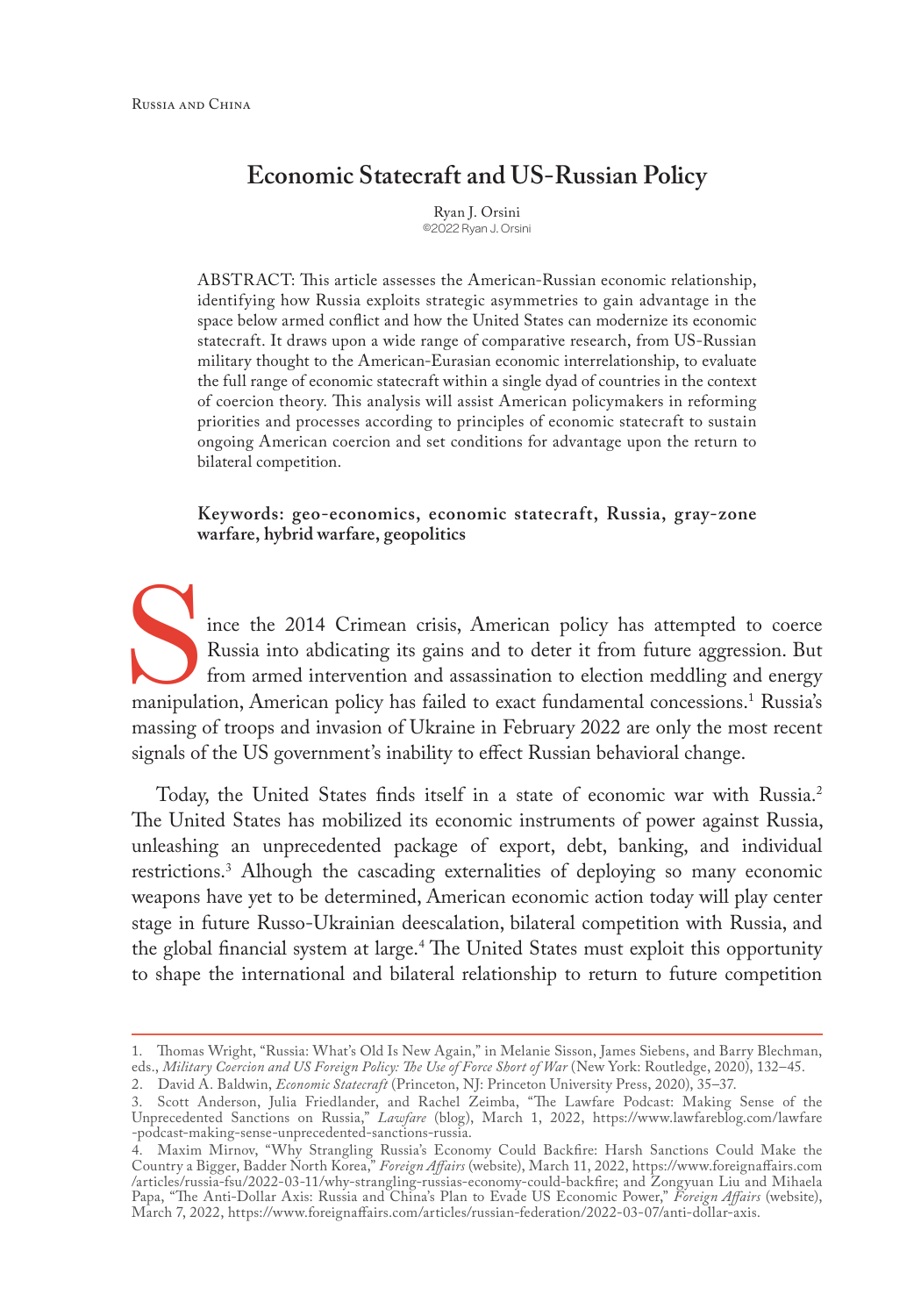on better terms.5 Not since the September 11 attacks has the United States been presented such an open policy window to remake domestic and partner economic relationships to improve US national security.6 This article looks to the past to inform this future competition by examining why the United States has been unable to translate its economic endowments into capable and credible force against Russia in gray-zone competition.

This failure stems from a strategic misalignment: The conventional paradigm of US deterrence policy is fundamentally misaligned with the core, nonmilitary means of Russia's gray-zone strategy. Chief among these largely misunderstood means is an engine of licit and illicit economic interests. The policy of the United States has largely stagnated in a Cold War paradigm of military and economic deterrence. Today, though, the dollar and tools of economic statecraft are mightier than the sword.7 Russian strategies of economic influence have seized this initiative. Russia's continued penchant for gray-zone aggression, according to US intelligence estimates, reflects an assessment the West is either unwilling or unable to inflict the requisite pain below the threshold of armed conflict.<sup>8</sup> Coercion, the alignment of adversary incentives to induce desired behavior, is akin to a negotiation; threats must evolve to reflect both a target's interests and competencies and the coercer's changing leverage.9 Administrations may change in the United States, but its Russian gray-zone policy problems remain the same. Without a more robust counter to its economic statecraft, Russia will continue to reap gains in future competition with the West.

This article proposes a revised policy program to achieve the coercion the United States desires vis-à-vis Russia through economic statecraft (or the use of economic tools as nonmilitary means to promote beneficial geopolitical and domestic results).10 First, the article identifies shortfalls in US-Russian policy through the lens of economic statecraft—how Russia achieved its gains, how American policy stagnated, and how this asymmetry manifests in practice. The article then outlines how the United States can modernize its economic tools, improving effectiveness and efficiency to leverage the nation's capacity for economic statecraft to establish gray-zone deterrence through a triad of domestic coordination, international cooperation, and transatlantic transparency.

<sup>5.</sup> Christopher Kolenda, *Zero-Sum Victory: What We're Getting Wrong about War* (Lexington: Kentucky University Press, 2021), 1–17.

<sup>6.</sup> Juan Zarate, *Treasury's War: The Unleashing of a New Era of Financial Warfare* (New York: PublicAffairs, 2013), 15–45.

<sup>7.</sup> Robert Blackwill and Jennifer Harris, *War by Other Means: Geoeconomics and Statecraft* (Cambridge, MA: Harvard University Press, 2016), 33–48; and Benn Steil and Robert Litan, *Financial Statecraft: The Role of Financial Markets in American Foreign Policy* (New Haven, CT: Yale University Press, 2006), 5–30.

<sup>8.</sup> National Intelligence Council, *Intelligence Community Assessment: Foreign Threats to the 2020 US Federal Elections*, ICA 2020-00078D (Washington, DC: National Intelligence Council, March 2021).

<sup>9.</sup> Tami Davis Biddle, "Coercion Theory: A Basic Introduction for Practitioners," *Texas National Security Review* 3, no. 2 (Spring 2020).

<sup>10.</sup> Blackwill and Harris, *War by Other Means*, 20.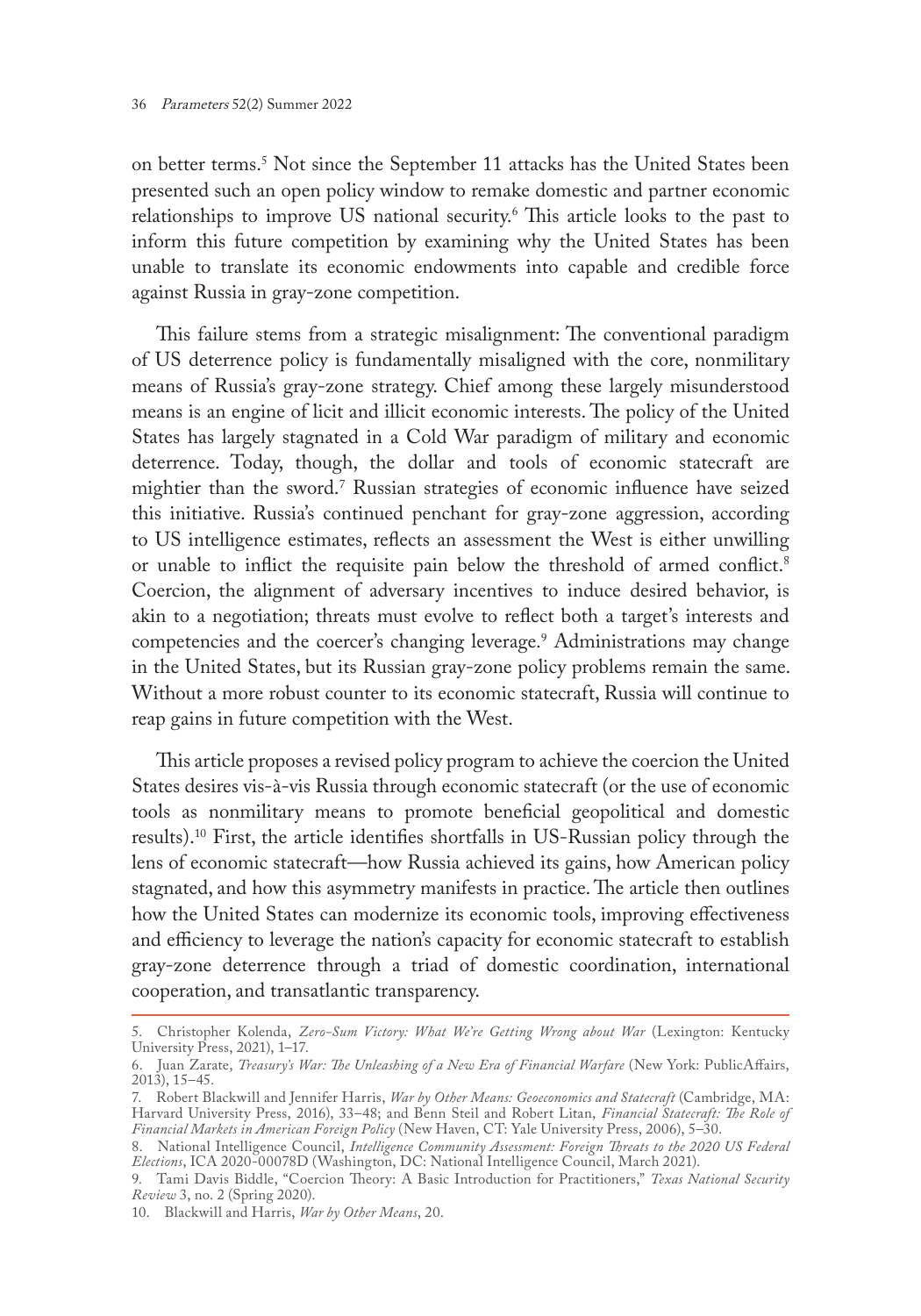#### **Translating Economic Coercion in the Gray Zone**

The United States' core problem in combating Russian gray-zone aggression is one of latency. Despite both relative and absolute economic disadvantage, Russia is better at mobilizing economic means into capable and credible force for two reasons. First, the United States has failed to understand the changing nature of the Russian security dilemma and the resulting emphasis on malign economic coercion. Second, the United States has not adapted its logic and methods of economic statecraft. This misalignment carries significant strategic problems during bilateral, gray-zone competition because the United States has failed to generate the domestic unity of effort, broad international enforcement, and necessary measures of success required to deter Russia.

#### **Strategic Misalignment and Economic Statecraft**

Since the Cold War, Russian strategy has evolved based on Russia's assessment of the American-led threat of forging greater emphasis on nonmilitary means. Russia observed a pattern of forcible regime change that exploited the changing nature of war.11 Interventions in Iraq, the former nation of Yugoslavia, Haiti, Afghanistan, and Libya exemplified how the United States wielded nonmilitary means, including the use of economic sanctions and isolation to converge on a state's external and internal vulnerabilities.<sup>12</sup> Consequently, Russian strategy emphasizes the continuous use of nonmilitary means. Short of conflict, Russian policy tools leverage licit and illicit methods, particularly in the informational and financial domains, to establish favorable diplomatic conditions.<sup>13</sup> Russian nonmilitary action constantly seeks to suppress internal conflict from US exploitation and to manipulate other states' vulnerabilities.<sup>14</sup> During conflicts, Russia focuses on preemptive action across the country's instruments of policy to consolidate political gains.15 This approach increases adversaries' costs and enables crisis resolution on Russia's terms, despite its material disadvantage.16

<sup>11.</sup> Valery Gerasimov, "The Value of Science Is in the Foresight: New Challenges Demand Rethinking the Forms and Methods of Carrying Out Combat Operations," *Military Review* 96, no. 1 (January–February 2016): 24.

<sup>12.</sup> Charles Bartles, "Getting Gerasimov Right," *Military Review* 96, no.1 (January–February 2016): 32–34.

<sup>13.</sup> Heather Conley et al., *The Kremlin Playbook: Understanding Russian Influence in Central and Eastern Europe* (Washington, DC: Center for Strategic and International Studies, 2016), 2–4.

<sup>14.</sup> Timothy Thomas, "The Evolving Nature of Russia's Way of War," *Military Review* 97, no. 4 (July–August 2017): 38.

<sup>15.</sup> Defense Intelligence Agency, *Russia Military Power: Building a Military to Support Great Power Aspirations* (Washington, DC: Defense Intelligence Agency, 2017), 23.

<sup>16.</sup> Scott Boston and Dara Massicot, *The Russian Way of Warfare: A Primer* (Santa Monica, CA: RAND Corporation, 2017), 7; and William Burns, *The Back Channel: A Memoir of American Diplomacy and the Case for Its Revival* (New York: Random House, 2019), 233.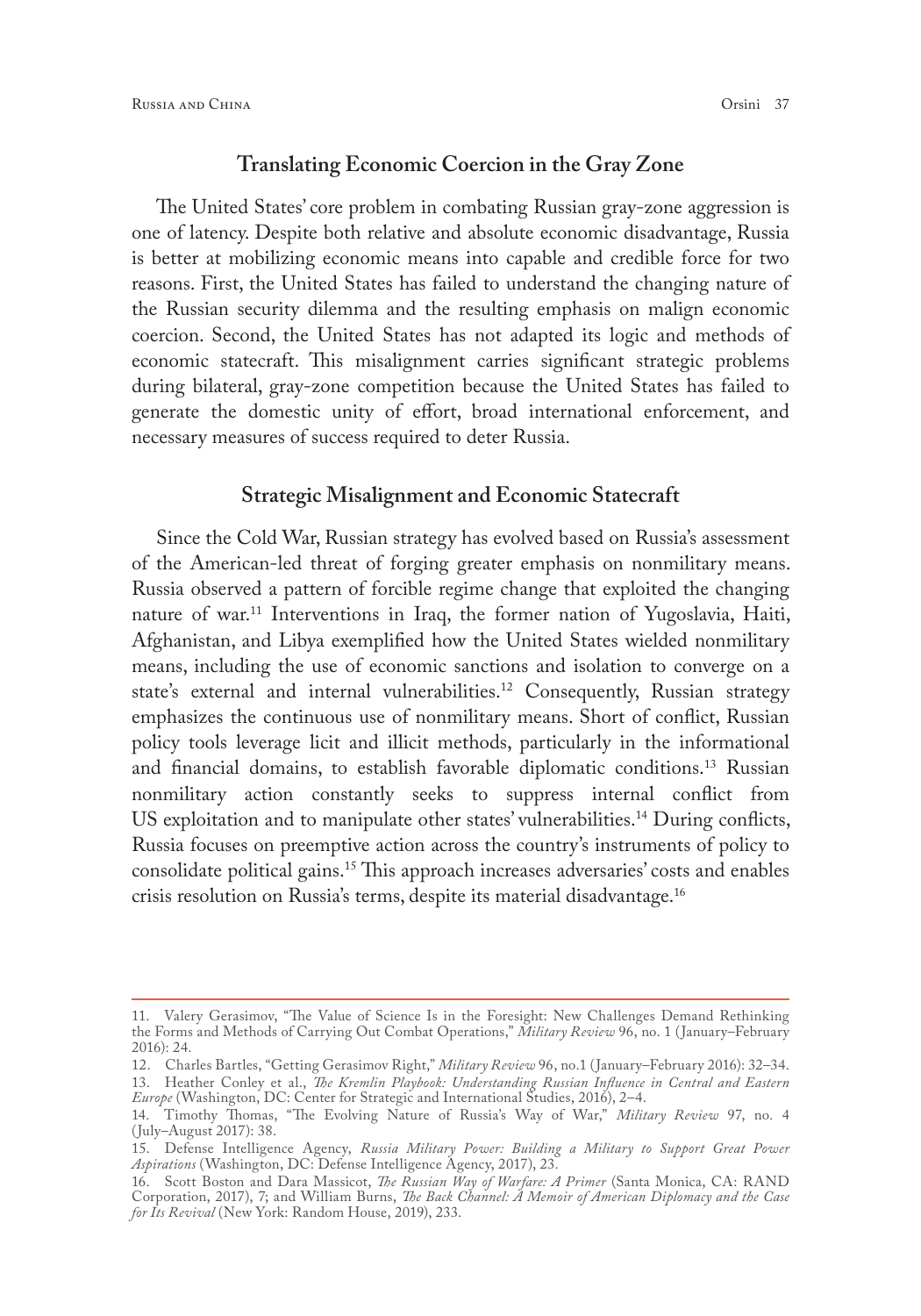Malign economic influence underlies all components of Russian strategy, particularly below the threshold of armed conflict.<sup>17</sup> In practice, Russian strategy functions along two tracks centered on economic statecraft. First, Russian patronage networks exert direct and indirect pressure on a target state's decision making. Russian state entities and proxies exploit nontransparent economic structures to influence democracies without attribution; this strategy is known as "malign finance."18 Russia exchanges financial, military, and technical support with targeted individuals and groups for regime loyalty.<sup>19</sup> Russia also reserves a tremendous amount of resources for these networks. The country yields the world's largest system of crony capitalism. An estimated \$300 billion of oligarch money has left Russia since 2006, including at least \$300 million to malign finance.<sup>20</sup>

Second, Russia seeks dominance of strategic sectors—particularly energy, military industry, and finance—through the manipulation of corporate ownership, direct investment, bilateral trade, and private holdings.<sup>21</sup> Together, these tracks generate a pronounced information asymmetry, a condition in which one party possesses superior understanding in one or more transactions, for Russia relative to the Western free market.<sup>22</sup> Russia applies these measures to exploit the preferences, vulnerabilities, and resiliencies of target states, generating disproportionate influence at a relatively low cost.<sup>23</sup> These licit and illicit measures offer carrots without the risk of uncertain capital markets or political conditionality. The measures also form the "stick" that can effectively cripple a state's sovereignty by co-opting a target country's sociopolitical elites.24 Russia has increasingly leveraged these tools to destabilize target countries over time, perpetrating the vast majority of world malign finance cases since 2013.25

<sup>17.</sup> *Undermining Democracy: Kremlin Tools of Malign Political Influence*, *Before the House Committee on Foreign Affairs Subcommittee on Europe, Eurasia, Energy, and the Environment*, 116th Cong. (2019) (statement of Peter B. Doran, president and chief executive officer of the Center for European Policy Analysis).

<sup>18.</sup> Josh Rudolph, *Regulating the Enablers: How the US Treasury Should Prioritize Imposing Rules on Professionals Who Endanger National Security by Handling Dirty Money* (Washington, DC: Alliance for Securing Democracy, September 2021), 9–10.

<sup>19.</sup> Conley et al., *Kremlin Playbook*, 13.

<sup>20.</sup> Josh Rudolph and Thomas Morley, *Covert Foreign Money: Financial Loopholes Exploited by Authoritarians to Fund Political Interference in Democracies* (Washington, DC: Alliance for Securing Democracy, August 2020), 61; and "Our Crony-Capitalism Index Offers a Window into Russia's Billionaire Wealth," *Economist* (website), March 12, 2022, [https://www.economist.com/finance-and](https://www.economist.com/finance-and-economics/2022/03/12/our-crony-capitalism-index-offers-a-window-into-russias-billionaire-wealth) [-economics/2022/03/12/our-crony-capitalism-index-offers-a-window-into-russias-billionaire-wealth](https://www.economist.com/finance-and-economics/2022/03/12/our-crony-capitalism-index-offers-a-window-into-russias-billionaire-wealth).

<sup>21.</sup> *Undermining Democracy: Kremlin Tools of Malign Political Influence*, *Before the House Committee on Foreign Affairs Subcommittee on Europe, Eurasia, Energy, and the Environment*, 116th Cong. (2019) (statement of Michael Carpenter, senior director of the Biden Center for Diplomacy and Global Engagement). 22. Nicholas Poitiers et al., "The Kremlin's Gas Wars: How Europe Can Protect Itself from Russian Blackmail," *Foreign Affairs* (website), February 27, 2022, [https://www.foreignaffairs.com/articles](https://www.foreignaffairs.com/articles/slovenia/2022-02-27/kremlins-gas-wars) [/slovenia/2022-02-27/kremlins-gas-wars.](https://www.foreignaffairs.com/articles/slovenia/2022-02-27/kremlins-gas-wars)

<sup>23.</sup> Ryan Orsini, "Guns, Butter, and Tweets: The Effectiveness of Modern Russian Statecraft" (master's thesis, Georgetown University, 2020), 13.

<sup>24.</sup> Conley et al., *Kremlin Playbook*, 2.

<sup>25.</sup> Rudolph and Morley, *Covert Foreign Money*, 65.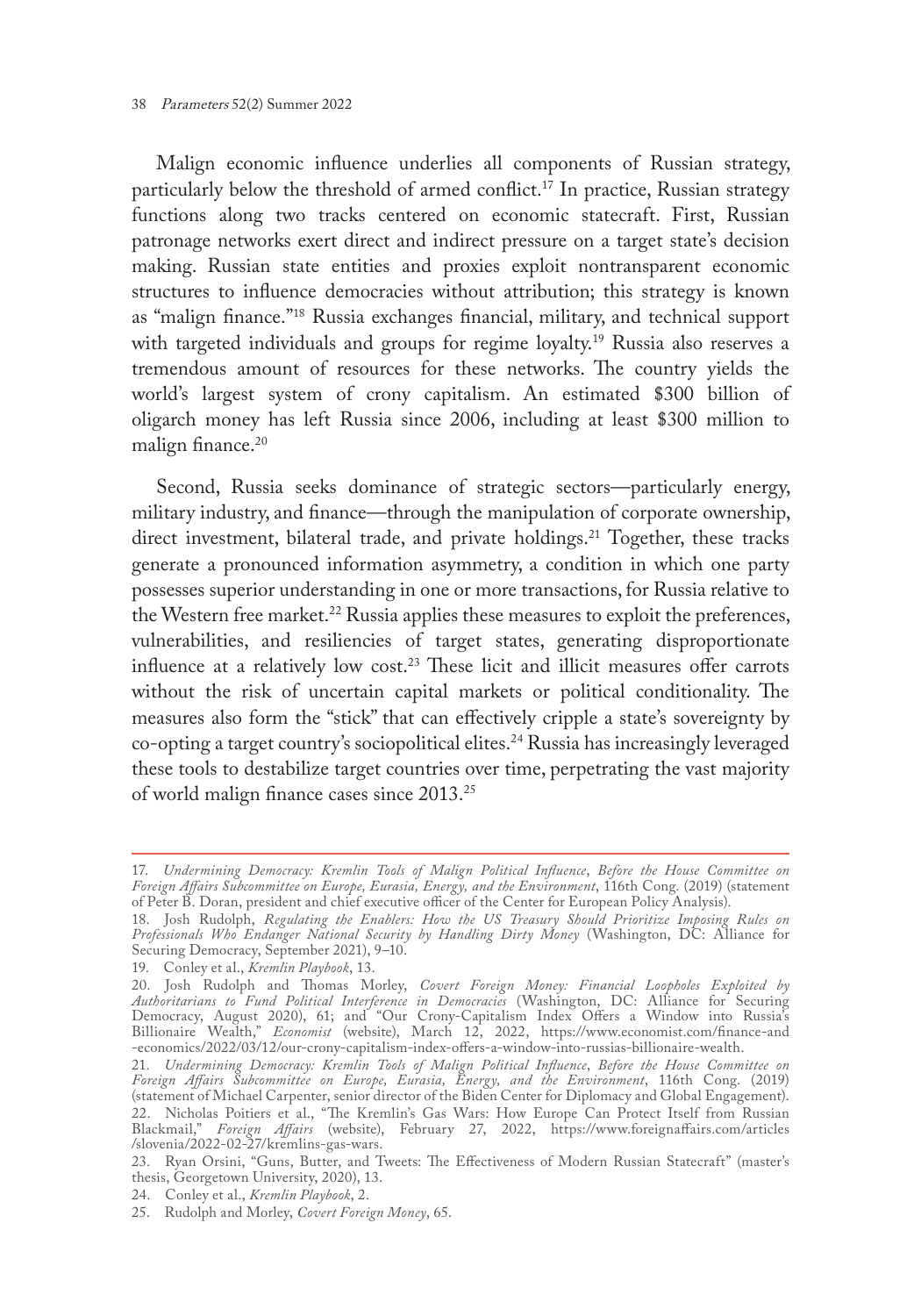These Russian tools counter two of the West's main nonmilitary advantages: economically interdependent alliance networks and the dollar-based sanction. Russian economic statecraft generates "underbalancing" against the country among Western allies.<sup>26</sup> As a result, bilateral economic interests with Russia attenuate the tendency for smaller states to band together in the face of Moscow's aggression. These interests also insulate Russian actors and systems targeted by Western sanctions. Cyprus exemplifies how geopolitical underbalancing generates perverse cycles of Russian influence. Russia dominates Cypriot investment inflow, securing a financial foothold that shields oligarch assets and proliferates influence across transatlantic political systems through offshore accounts.<sup>27</sup> Russian nonmilitary means exploit gaps in the international hierarchy and authority to which the United States has grown accustomed, magnifying an ongoing decline in American financial, military, technological, and informational power advantages.

In addition, the American deterrence policy has largely extended the Cold War–era paradigms of coercion, misjudging and discounting Russia's changing security dilemma, and emphasizing nonmilitary means.<sup>28</sup> The Cold War emphasized military deterrence and the complementary means of economic statecraft centered on sanction—actions designed for an era of limited economic interdependence between the Soviet Union and NATO.29 The Cold War also emphasized a linear conception of the political utility of force between nonmilitary and military means along horizontal and vertical dimensions of escalation.<sup>30</sup> Following the Soviet collapse, this paradigm drove a flawed deterrence strategy and unnecessarily isolated Russia through predominantly military instruments.<sup>31</sup> This conceptual stagnation is even more damaging in the Putin era, in which Russia's malign economic activity exploits gaps in detection, attribution, and response.<sup>32</sup>

Further, gray-zone aggression during this era is often misattributed in Western studies as a uniquely Russian way of war, resulting in a lack of critical review of

<sup>26.</sup> Mikael Wigell and Antto Vihma, "Geopolitics versus Geoeconomics: The Case of Russia's Geostrategy and Its Effects on the EU," *International Affairs* 92, no. 3 (2016): 605.

<sup>27.</sup> Michael Peel, "Moscow on the Med: Cyprus and Its Russians," *Financial Times* (website), updated May 15, 2020, [https://www.ft.com/content/67918012-9403-11ea-abcd-371e24b679ed;](https://www.ft.com/content/67918012-9403-11ea-abcd-371e24b679ed) and Paul Massaro and Amelie Rausing, "Russia's Weaponization of Corruption and Western Complicity," Commission on Security and Cooperation in Europe (website), updated June 6, 2017, [https://www.csce.gov/international](https://www.csce.gov/international-impact/russia-s-weaponization-corruption-and-western-complicity?page=2) [-impact/russia-s-weaponization-corruption-and-western-complicity?page=2](https://www.csce.gov/international-impact/russia-s-weaponization-corruption-and-western-complicity?page=2).

<sup>28.</sup> Andrew Monaghan, *Dealing with the Russians* (Cambridge, UK: Polity Press, 2019), 93.

<sup>29.</sup> Robert Gates, "The Overmilitarization of American Foreign Policy: The United States Must Recover the Full Range of Its Power," *Foreign Affairs* (website), July/August 2020, [https://www.foreignaffairs.com](https://www.foreignaffairs.com/articles/united-states/2020-06-02/robert-gates-overmilitarization-american-foreign-policy) [/articles/united-states/2020-06-02/robert-gates-overmilitarization-american-foreign-policy.](https://www.foreignaffairs.com/articles/united-states/2020-06-02/robert-gates-overmilitarization-american-foreign-policy)

<sup>30.</sup> Forrest Morgan et al., *Managing Escalation in the 21st Century* (Santa Monica, CA: RAND Corporation, 2008), 18–23.

<sup>31.</sup> Richard K. Betts, "The Lost Logic of Deterrence: What the Strategy That Won the Cold War Can—and Can't—Do Now," *Foreign Affairs* (website), March/April 2013, [https://www.foreignaffairs.com](https://www.foreignaffairs.com/articles/united-states/2013-02-11/lost-logic-deterrence) [/articles/united-states/2013-02-11/lost-logic-deterrence.](https://www.foreignaffairs.com/articles/united-states/2013-02-11/lost-logic-deterrence)

<sup>32.</sup> David Kilcullen, *The Dragons and the Snakes: How the Rest Learned to Fight the West* (New York: Oxford University Press, 2022), 150–64.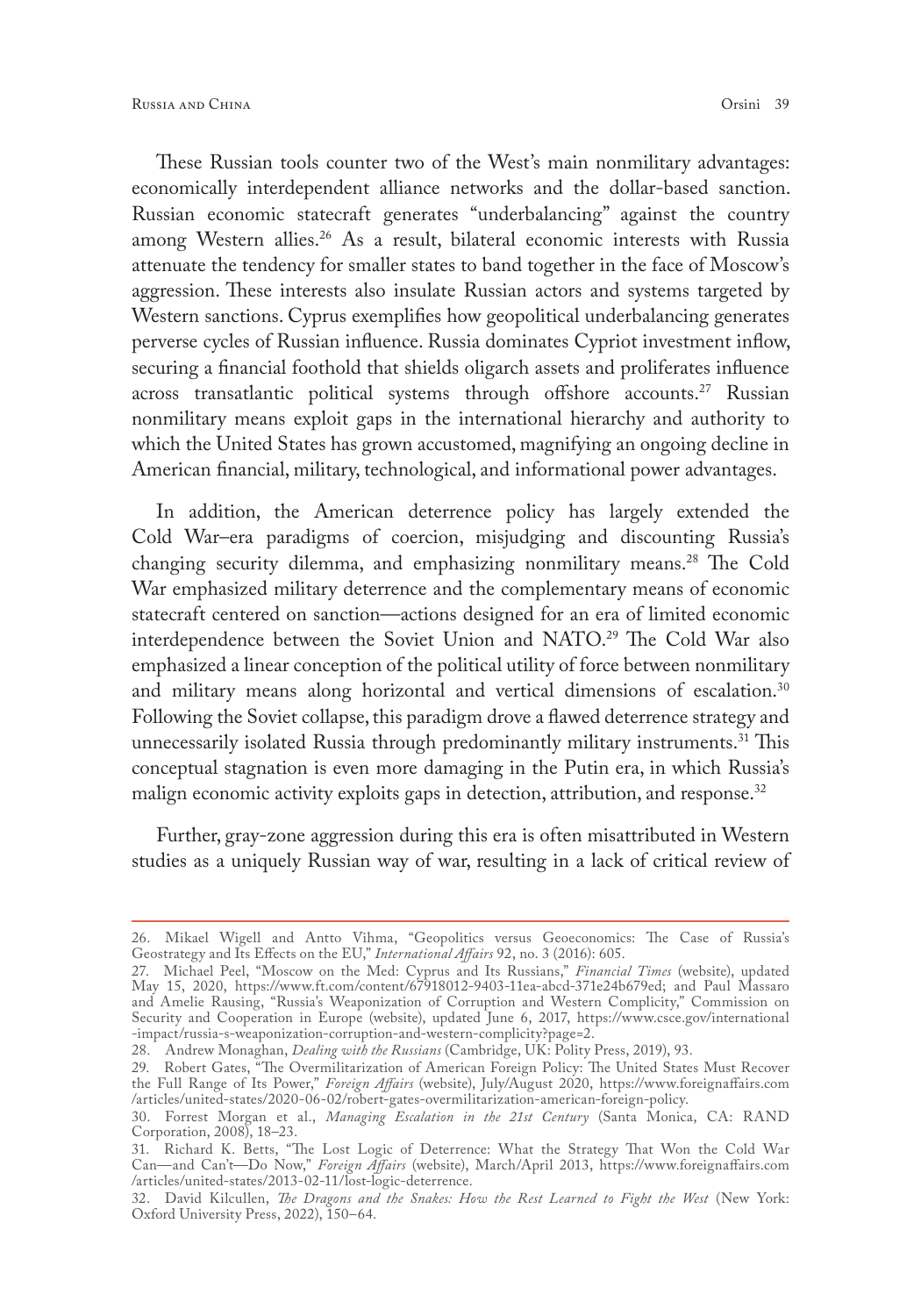the United States' nonmilitary weaponry during competition.<sup>33</sup> Without strategic empathy for Russia and the larger geopolitical context, the United States lacked the ability to sequence and vary military and nonmilitary force combinations appropriately.34 Thus, the sanction, one of the United States' primary weapons in gray-zone competition, has become overused, despite the tool's ineffectiveness, which results from its lack of precision.<sup>35</sup> Unable and unwilling to adapt, the United States yielded many of the post–Cold War advantages the nation could have used in its coercion policy against Russia.

Since the 2013–14 Ukraine crisis, this outdated concept has increasingly led to a misunderstanding of Russia's means and an overestimation of American actions. Western sanctions negatively impacted Russian gross domestic product, international reserves, and concentrated losses within the Russian defense, energy, and equity markets following the 2013–14 crisis.<sup>36</sup> The purpose of sanctions is always multifaceted in practice, and US-led action raised the cost of Russian noncompliance by removing resources available for various Kremlin objectives.<sup>37</sup> However, the direct effect of American sanctions on Russia after the Crimean crisis, has been overstated.38

Commonly used measures of pain inflicted by sanctions (such as damage to Russian markets and gross domestic product) now appear to be driven primarily by modern oil-price volatility.<sup>39</sup> Meanwhile, other tools of economic statecraft, including a wealth of financial and monetary tools (such as cross-border flows), continue to receive little attention in American literature and policy. Thus, although overt military aggression subsided, Russia continues to implement its asymmetric strategy. If coercion truly occurs "in the mind of the potential aggressor," then American policy has fallen short.<sup>40</sup> For Russia, economic sanctions, military posturing, and diplomatic isolation are modest costs compared to the strategic benefit of aggression.

37. Baldwin, *Economic Statecraft*, 20–23.

<sup>33.</sup> Ilmari Käihkö, "The Evolution of Hybrid Warfare: Implications for Strategy and the Military Profession," *Parameters* 51, no. 3 (2021): 117–20, [https://press.armywarcollege.edu/parameters/vol51/iss3/11/.](https://press.armywarcollege.edu/parameters/vol51/iss3/11/) 34. H. R. McMaster, *Battlegrounds: The Fight to Defend the Free World* (New York: Harper Collins, 2020), 15–16.

<sup>35.</sup> Daniel Drezner, "The United States of Sanctions: The Use and Abuse of Economic Coercion," *Foreign Affairs* 100, no. 5 (September/October 2021): 142–54.

<sup>36.</sup> Giorgio Castagneto-Gissey and Eugene Nivorozhkin, "No Contagion from Russia toward Global Equity Markets after the 2015 International Sanctions," *Economic Analysis and Policy* 52, issue C (2016): 79; and Cory Welt et al., *US Sanctions on Russia*, RL45415 (Washington, DC: Congressional Research Service, updated January 2022), 46–52.

<sup>38.</sup> Evsey Gurvich and Ilya Prilepskiy, "The Impact of Financial Sanctions on the Russian Economy," *Russian Journal of Economics* 1, no. 4 (2015): 359.

<sup>39.</sup> Christian Dreger et al., "Between the Hammer and the Anvil: The Impact of Economic Sanctions and Oil Prices on Russia's Ruble," *Journal of Comparative Economics* 44, no. 2 (May 2016): 295.

<sup>40.</sup> Karl P. Mueller, "Conventional Deterrence Redux: Avoiding Great Power Conflict in the 21st Century," *Strategic Studies Quarterly* 12, no. 4 (Winter 2018): 78.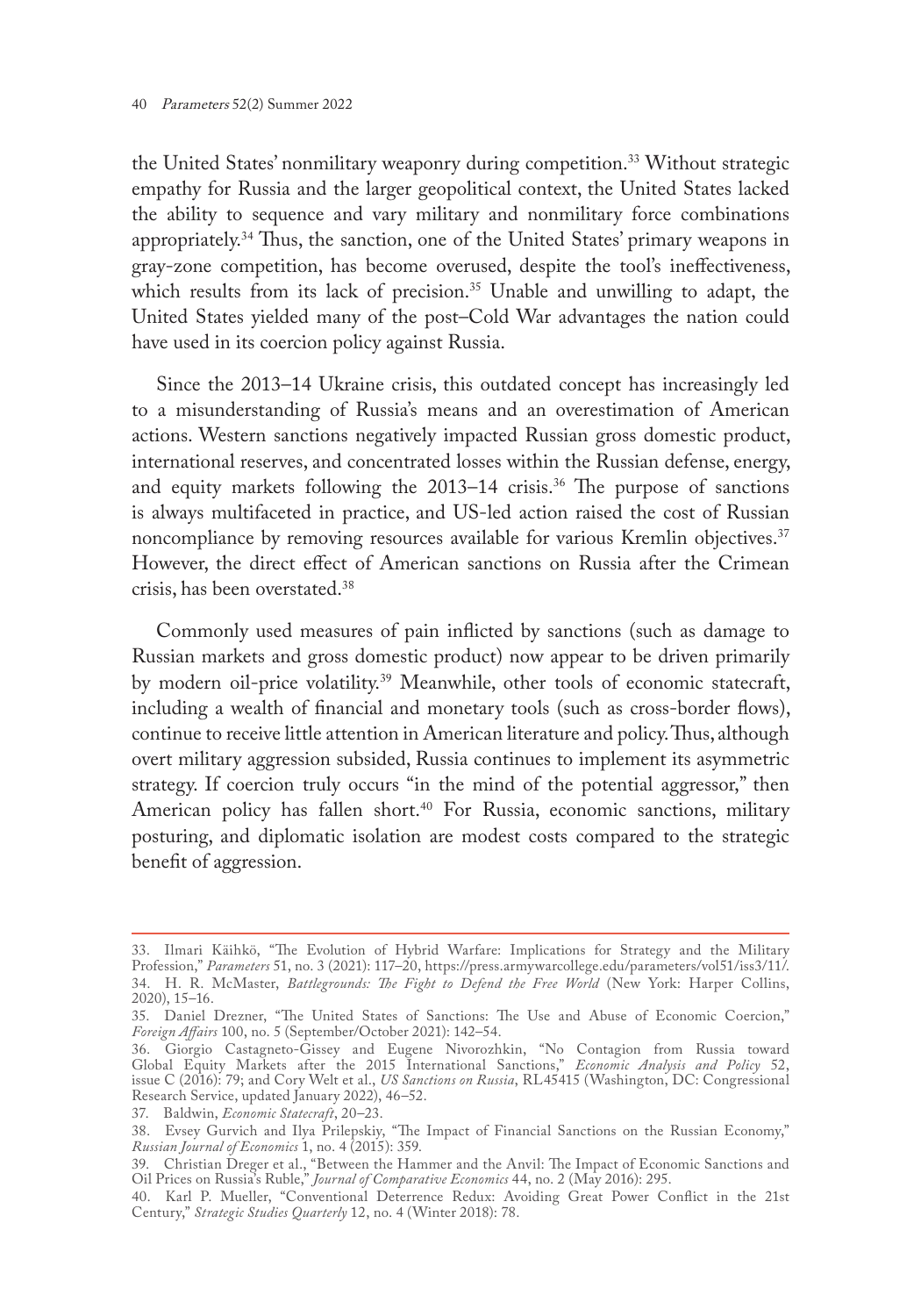#### **Bleeding Coercion: Manifestations of the Problem in Practice**

American misalignment manifests in a policy that lacks domestic unity of effort, broad international enforcement, and necessary measures of success, each of which is an important component of effective economic statecraft.<sup>41</sup> Despite the country's raw economic potential, the United States' chronic inability to organize and deploy economic statecraft has continued to undercut the desired coercive effect during gray-zone conflict.

First, American policy has lacked unity of effort, resulting in reactionary and convoluted economic actions. Economic coercion for both short-term compellence and long-term containment works best if the conditions that trigger and remove sanctions are known.<sup>42</sup> But as American policy consensus has evolved, US strategy has been applied inconsistently in response to discrete Russian behavior.<sup>43</sup> Before February 2022, ambitious sanction packages showed all signs of political mission creep, penalizing an ever-expanding range of behaviors from Ukraine to humanrights violations and rogue regime support.<sup>44</sup> Unlike other policy tools, such as diplomatic pressure and military deployment, economic sanction rollout has often been piecemeal.<sup>45</sup>

Additionally, the implementation of the policy has suffered from competing goals and expectations among branches and agencies of the US government, particularly between Congress and the president.<sup>46</sup> Though desynchronization across agencies may typify US policy, the effect of this desynchronization has been particularly insidious given the persistent nature of Russia's malign influence. This asymmetry has allowed Russia to allocate its economic means over time more efficiently. The asymmetry has also reduced the United States' overall coercive effect, convoluting desired objectives and drawing resources away from Russia's most significant vulnerabilities.

A lack of broad international enforcement has also marred American policy. International cooperation enables economic coercion by minimizing third-party actors' ability to offset or nullify intended effects.<sup>47</sup> American unilateralism, however, is first and foremost limited in terms of modality. Although tools of

<sup>41.</sup> Baldwin, *Economic Statecraft*, 143–49.

<sup>42.</sup> Drezner, "United States of Sanctions," 152–53.

<sup>43.</sup> Michael Carpenter, "How to Make Sanctions on Russia Work," *National Interest* (website), December 18, 2018, [https://www.the-american-interest.com/2018/12/18/how-to-make-sanctions-on-russia](https://www.the-american-interest.com/2018/12/18/how-to-make-sanctions-on-russia-work/) [-work/](https://www.the-american-interest.com/2018/12/18/how-to-make-sanctions-on-russia-work/).

<sup>44.</sup> Welt et al., *US Sanctions on Russia*, 29–35.

<sup>45.</sup> Eugene Rumer and Richard Soklosky, *Thirty Years of US Policy toward Russia: Can the Vicious Circle Be Broken?* (Washington, DC: Carnegie Endowment for International Peace, 2019), 33.

<sup>46.</sup> Edward Fishman, "How to Fix America's Failing Sanctions Policy," *Lawfare* (blog), updated June 4, 2020, [https://www.lawfareblog.com/how-fix-americas-failing-sanctions-policy#.](https://www.lawfareblog.com/how-fix-americas-failing-sanctions-policy#)

<sup>47.</sup> Baldwin, *Economic Statecraft*, 143–49.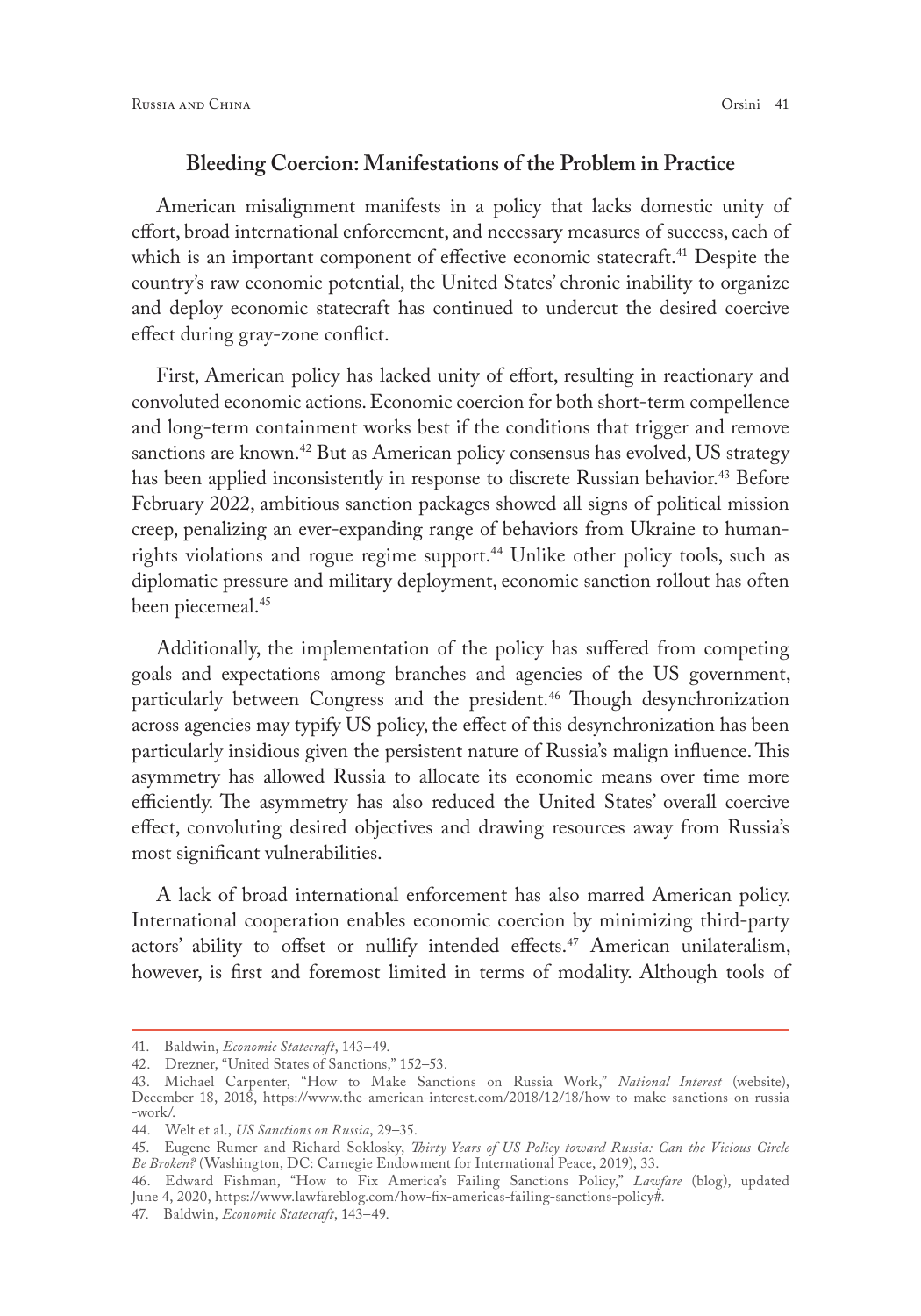economic statecraft cover a wide area of financial, fiscal, trade, and monetary policy, US-Russian policy has been limited to direct economic sanctions.<sup>48</sup>

American unilateralism has also been defined by limited international cooperation. The United States' economic actions have been increasingly independent of the initial response to the Crimean crisis. Russian economic interdependence and statecraft have exploited the unanimous consent requirements of the EU, producing collective underbalancing against Russia as states have sought to protect national energy and patronage interests.<sup>49</sup> Multinational coordination has largely been isolated to the military sphere, centering on the NATO European Deterrence Initiative and expenditure requirements.50 Countries have fed upon each other via this unilateralism, generating further deleterious effects. Reliance on sanctions threatens partner-country sovereignty and reduces the range of cooperative policy options. Reliance on independent action reduces domestic political willingness for more substantive economic tools beyond sanctions. These fractures have weakened the intended coercive effect by reducing the breadth and depth of overall Western capability and signaling collective hesitance to use available means.

Finally, American economic coercion has lacked a nuanced method of measuring success. The confounding nature of economic coercion, among other nonmilitary means, requires a refined understanding of the effectiveness of economic statecraft.51 During the Cold War, Soviet defense spending assessments became important determinants of success.<sup>52</sup> However, modern US policy chronically underestimates Russia's economic resilience during grayzone competition. For years, Russia studied the economic coercion of the United States and mitigated the former's economic vulnerability in relation to the latter by slowly diversifying the former's trade, reserve holdings, and payments systems.53 Licitly, Russia took deliberate action to withstand economic pressure by maintaining a large petroleum market share, low debt levels, and extensive nondollar reserve holdings.<sup>54</sup> Illicitly, Russian patronage networks have allowed the Kremlin to bail out targeted officials and firms, compensating them with

<sup>48.</sup> Jonathan Falcone, "The People's Bank of China's Monetary Armament: Capabilities and Limitations of Evolving Institutional Power," *Military Review* (July–August 2020): 71–83.

<sup>49.</sup> Welt et al., *US Sanctions on Russia*, 39–44.

<sup>50.</sup> David Shlapak, *The Russian Challenge* (Santa Monica, CA: RAND Corporation, 2018), 8–9.

<sup>51.</sup> Nicholas Mulder, *The Economic Weapon: The Rise of Sanctions as a Tool of Modern War* (New Haven, CT: Yale University Press, 2022), 295–97.

<sup>52.</sup> Barry Watts, "Net Assessment in the Era of Superpower Competition," in *Net Assessment and Military Strategy: Retrospective and Prospec*tive *Essays*, ed. Thomas Mahnken (New York: Cambria Press, 2020), 27–72.

<sup>53.</sup> Vadim Grishin, "The Economic Factors in U.S.-Russian Relations," Program on New Approaches to Research and Security in Eurasia (website), July 11, 2021, [https://www.ponarseurasia.org/the-economic-factors](https://www.ponarseurasia.org/the-economic-factors-in-u-s-russian-relations/) [-in-u-s-russian-relations/.](https://www.ponarseurasia.org/the-economic-factors-in-u-s-russian-relations/)

<sup>54.</sup> *Countering Russia: Assessing New Tools*, *Before the Senate Committee on Banking, Housing, and Urban Affairs*, 115th Cong. (2018) (statement of Daleep Singh, nonresident senior fellow at the Atlantic Council's Global Business and Economics Program).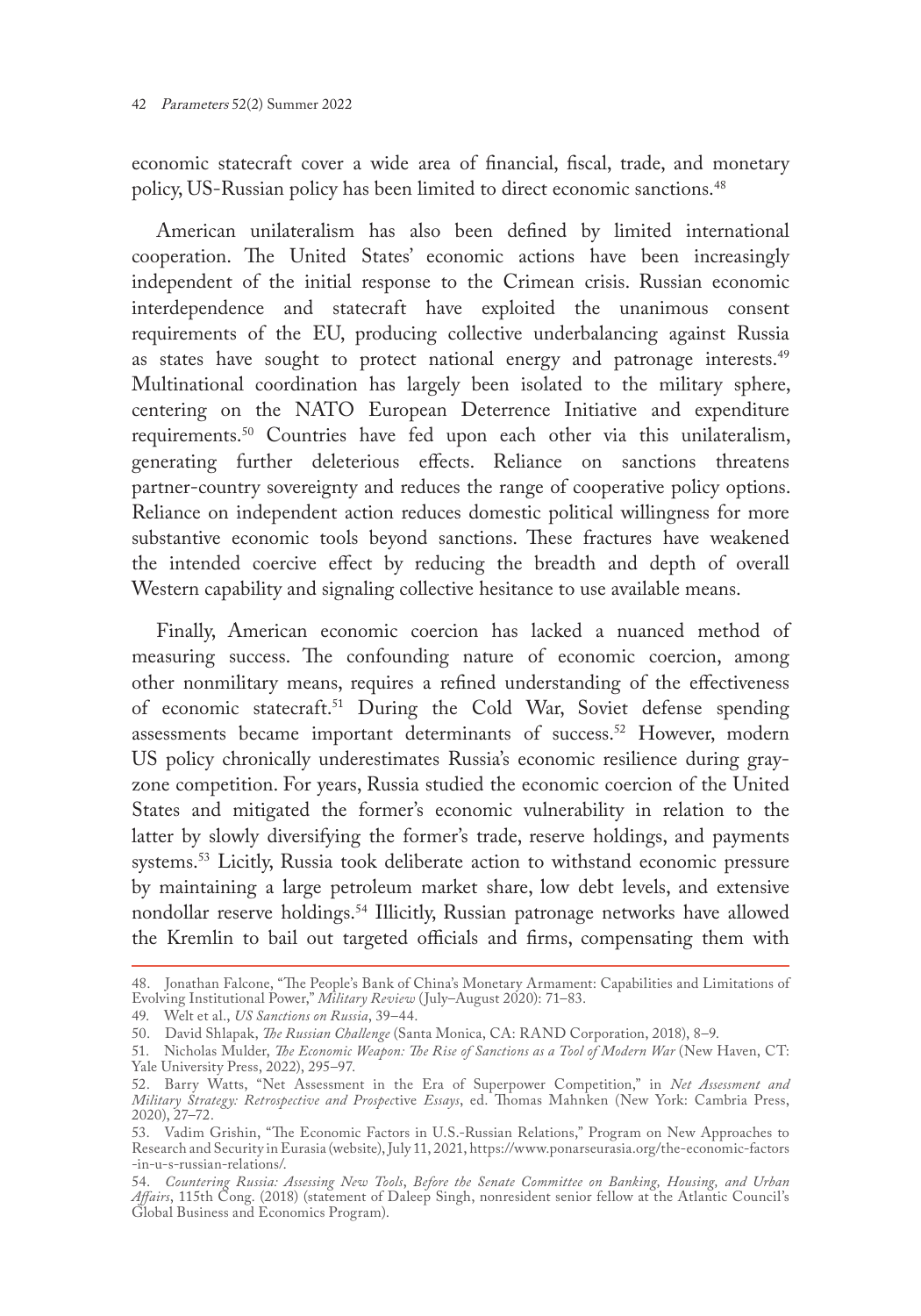contracts, subsidies, and other rents.<sup>55</sup> Russia's successful use of nonmilitary means to resist American sanctions reveals the symbolic and ineffective nature of US economic policy.

Coercion is a form of negotiation in which an adversary signals its willingness and capacity to hurt.<sup>56</sup> Russian behavior signaled the country could withstand the tools the West was willing and able to use below the threshold of armed conflict. If the United States does not change its coercion strategy, the country should only expect continued policy failure.

#### **Modernizing US-Russian Policy through Improved Economic Statecraft**

The United States must refocus its economic statecraft policy vis-à-vis Russia to realign nonmilitary means and counter the illicit activities at the core of Russia's economic advantage. In short, the United States must create and signal additional capacity to hurt Russia economically. This policy modernization achieves one overarching goal—to build and focus economic means toward "latent force," or the withheld threat of violence.<sup>57</sup> A more holistic and effective US strategy requires a reassertion of three mutually supporting policy principles: domestic coordination, international cooperation, and transatlantic transparency.



**Figure 1: Policy response triad** 

# **Domestic Coordination**

For decades, American economic statecraft has taken a back seat, lacking vertical integration with jurisdictions spread across multiple agencies and

57. Schelling, *Arms and Influence*, 3.

<sup>55.</sup> Carpenter, "Sanctions on Russia."

<sup>56.</sup> Thomas Schelling, *Arms and Influence* (New Haven, CT: Yale University Press, 2008), 3.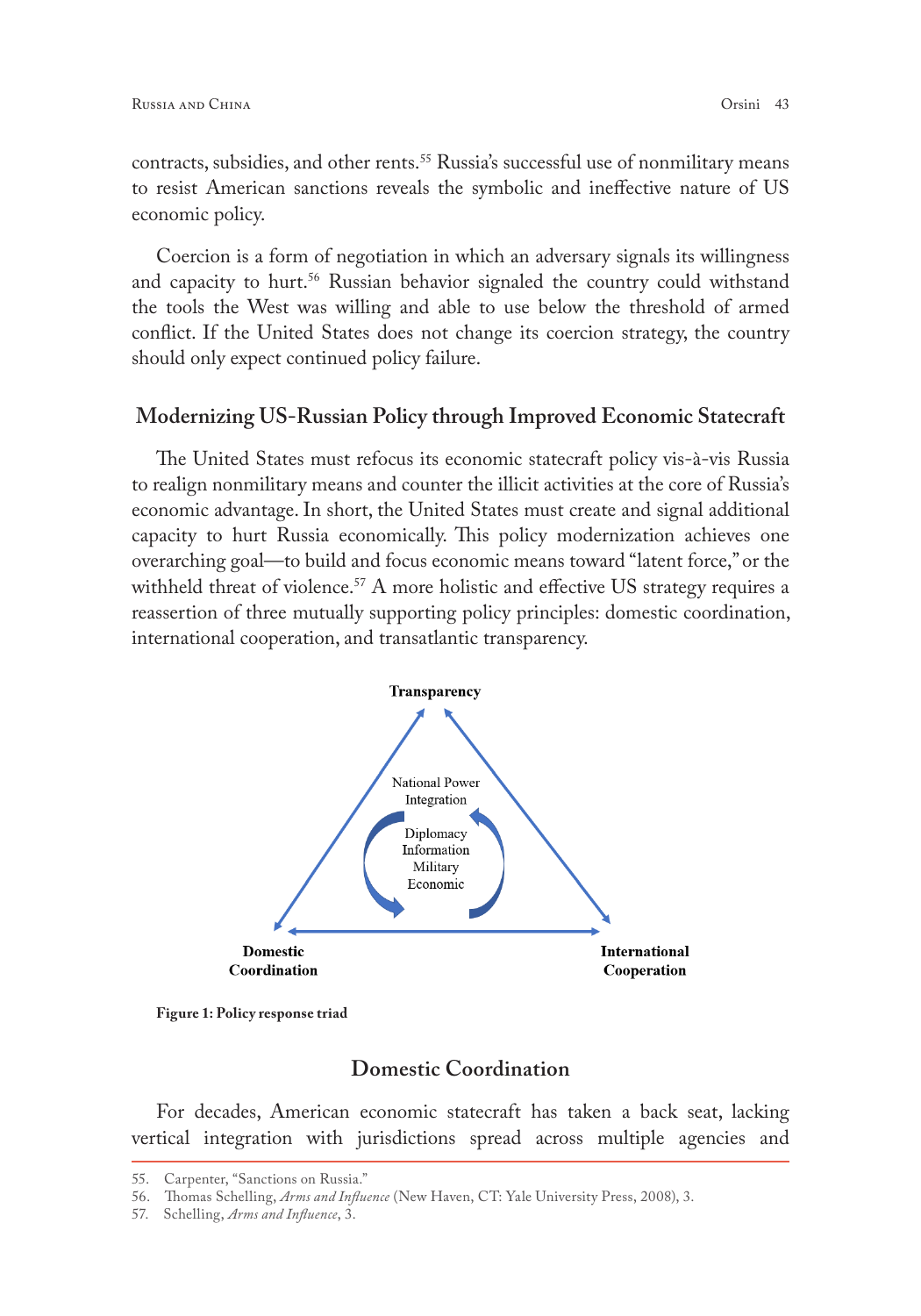horizontal integration to generate the holistic capability necessary to combat a wide-ranging threat like Russia's malign influence.<sup>58</sup>

Better domestic integration requires a realignment of Russian policy talent. Although the Biden administration recently created a short-term Task Force KleptoCapture aimed at the wealth of Russian oligarchs, a more sustained effort is needed.59 One mechanism of improved integration could feature a standing National Security Council task force that focuses on Russian influence due to its increasing centrality to US executive action.<sup>60</sup> The United States' combatant commands, such as United States European Command, represent another way to promote coordination. Both options provide the cultural, diplomatic, and intelligence expertise to build economic statecraft preemptively into current, future, and contingency operations.

Regardless of the format, these structures should join members of the Department of Defense, the Department of State, the Department of the Treasury, the Department of Energy, the Department of Justice, the Committee on Foreign Investment in the United States, and the Office of the US Trade Representative.<sup>61</sup> This interagency group serves three core roles:

- **•** Assess the changing Russian vulnerabilities to American economic leverage.
- **•** Evaluate the effectiveness of US policy allocations over time.
- **•** Ensure the coordination of economic statecraft in interagency campaign planning during competition and crisis.<sup>62</sup>

Economic tools must remain dynamic in response to changing licit and illicit economic market forces. These policy and theater-level constructs (for example, closing loopholes in existing policy or preemptively establishing triggers for implementation) can synchronize the intended goals of economic coercion and tailor policy over time to improve effectiveness.<sup>63</sup>

<sup>58.</sup> David H. McCormick, Charles E. Luftig, and James M. Cunningham, "Economic Might, National Security, and the Future of American Statecraft," *Texas National Security Review* 3, no. 3 (Summer 2020): 20–22.

<sup>59.</sup> Aruna Viswanatha, "DOJ Fleshes Out Aims of Its Anti-Oligarch 'KleptoCapture' Task Force," *Wall Street Journal* (website), March 11, 2022, [https://www.wsj.com/livecoverage/russia-ukraine-latest-news-2022-03-11](https://www.wsj.com/livecoverage/russia-ukraine-latest-news-2022-03-11/card/doj-fleshes-out-aims-of-its-anti-oligarch-kleptocapture-task-force-lzw2ejB6MwRCkq796NeH) [/card/doj-fleshes-out-aims-of-its-anti-oligarch-kleptocapture-task-force-lzw2ejB6MwRCkq796NeH.](https://www.wsj.com/livecoverage/russia-ukraine-latest-news-2022-03-11/card/doj-fleshes-out-aims-of-its-anti-oligarch-kleptocapture-task-force-lzw2ejB6MwRCkq796NeH)

<sup>60.</sup> *Undermining Democracy* (statement of Michael Carpenter); and John Gants, *White House Warriors* (New York: W. W. Norton & Company, 2019), 209.

<sup>61.</sup> Michael O'Hanlon, *The Senkaku Paradox: Risking Great Power War over Small Stakes* (Washington, DC: Brookings Institution Press, 2019), 151.

<sup>62.</sup> Elizabeth Rosenberg, Peter Harrell, and Ashley Feng, *A New Arsenal for Competition: Coercive Economic Measures in the US-China Relationship* (Washington, DC: Center for a New American Security, April 2020), 40–44.

<sup>63.</sup> Fishman, "How to Fix."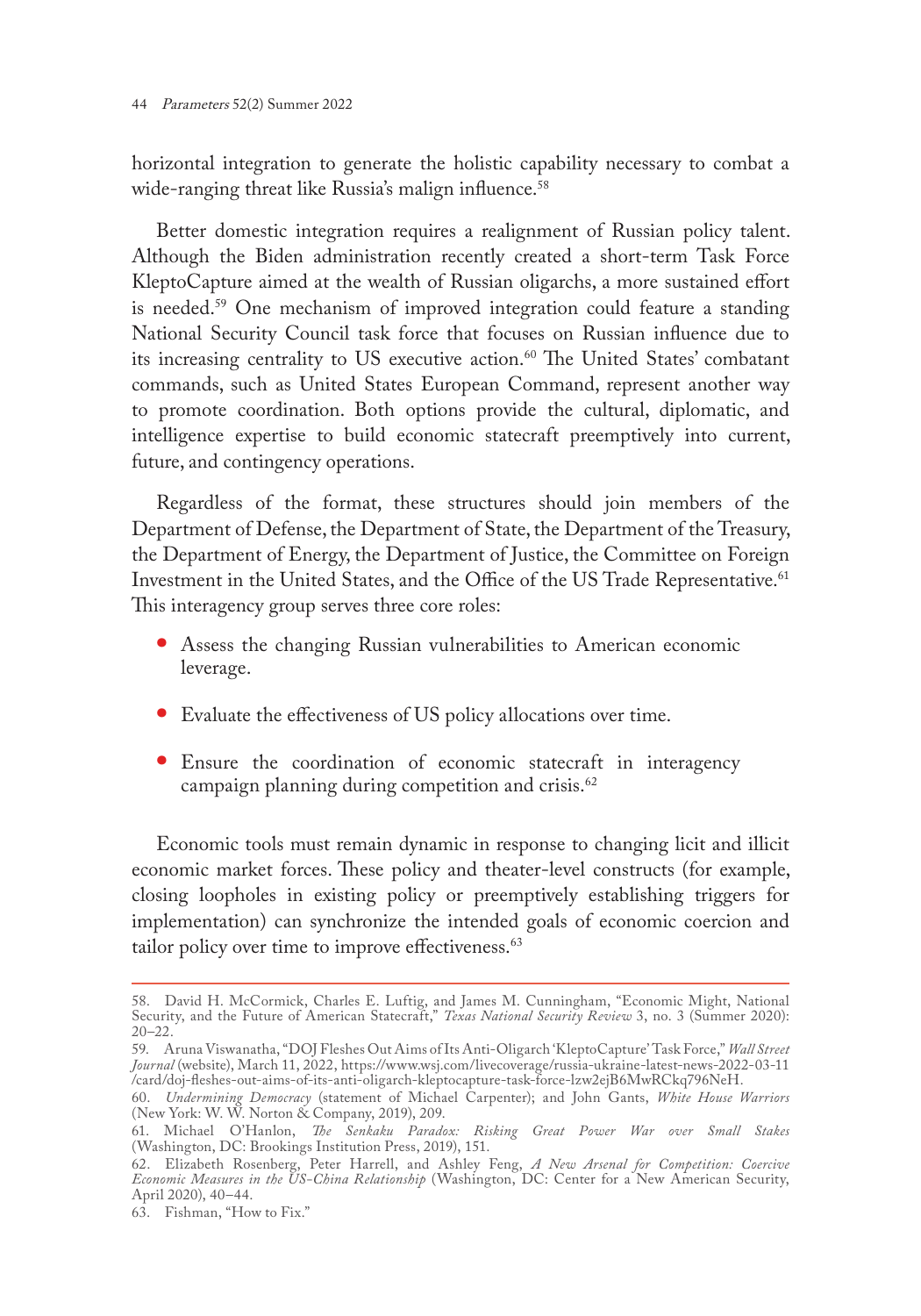Another mechanism for improving unity of effort is organizational priority. Unlike in the defense, intelligence, and diplomatic communities, no standing interagency process for publishing documents related to reoccurring, national, economic statecraft strategy exists.<sup>64</sup> Such a process would allow the relevant agencies to signal, coordinate, and assess a major pivot in economic statecraft for instance, to begin prioritizing the countering of authoritarian influence over the countering of the financing of terrorism, thereby transitioning the interagency from a legacy policy developed after the September 11 attacks.<sup>65</sup>

A final mechanism of integration is by way of legal process. The US legal code inhibits sharing financial information related to law enforcement and national security—a gap readily exploited by Russian actors seeking to obfuscate any ties to the Kremlin or its proxies.<sup>66</sup> The United States needs a more suitable way of negotiating anti-money laundering (AML) consistent with citizens' data privacy protections.<sup>67</sup> Currently, federal agencies operate through a patchwork of laws to navigate restrictive and outdated provisions, such as the 1974 Privacy Act. Legal code reform is necessary for enabling whole-of-government AML processes that extend civil-liberty protections to cover the data protection needs of modern society.<sup>68</sup> Designed to support federal law enforcement and private-business needs, the Foreign Intelligence Surveillance Act represents a reform model for building an apparatus that improves financial intelligence gathering within the American banking system without infringing upon civil liberties.<sup>69</sup>

When coupled with a coordinating interagency body and proper prioritization, legal process reform offers an impressive tool against malign economic influence within the broader American financial system. Consider the example of negative Committee on Foreign Investment in the United States externalities. The committee's reforms are widely credited with limiting potentially subversive foreign direct investment inflow into the United States.70 Although restricting foreign direct investment inflow is sometimes an appropriate policy goal, it is not an unalloyed good. Preventing licit foreign direct investment inflow also generates the negative externality of licit but unattributable or illicit inflows. Without

<sup>64.</sup> Drezner, "United States of Sanctions," 152.

<sup>65.</sup> Rudolph and Morley, *Covert Foreign Money*, 60.

<sup>66.</sup> Jack Reed, "Russian Financial Influence," *Congressional Record* 164, no. 36 (2018): S1268–S1271; and *Undermining Democracy: Kremlin Tools of Malign Political Influence*, *Before the House Committee on Foreign Affairs Subcommittee on Europe, Eurasia, Energy, and the Environment*, 116th Cong. (2019) (statement of Laura Rosenberger, director of the Alliance for Securing Democracy and senior fellow at the German Marshall Fund of the United States).

<sup>67.</sup> "Losing the War: The War against Money Laundering Is Being Lost," *Economist* (website), April 17, 2022, [https://www.economist.com/finance-and-economics/2021/04/12/the-war-against-money](https://www.economist.com/finance-and-economics/2021/04/12/the-war-against-money-laundering-is-being-lost) [-laundering-is-being-lost](https://www.economist.com/finance-and-economics/2021/04/12/the-war-against-money-laundering-is-being-lost).

<sup>68.</sup> Jill I. Goldenziel and Manal Cheema, "New Fighting Words?: How US Law Hampers the Fight against Information Warfare," *Journal of Constitutional Law* 22, no. 1 (November 2019): 168.

<sup>69.</sup> Goldenziel and Cheema, "New Fighting Words?," 136.

<sup>70.</sup> Rosenberg, Harrell, and Feng, *New Arsenal for Competition*, 16.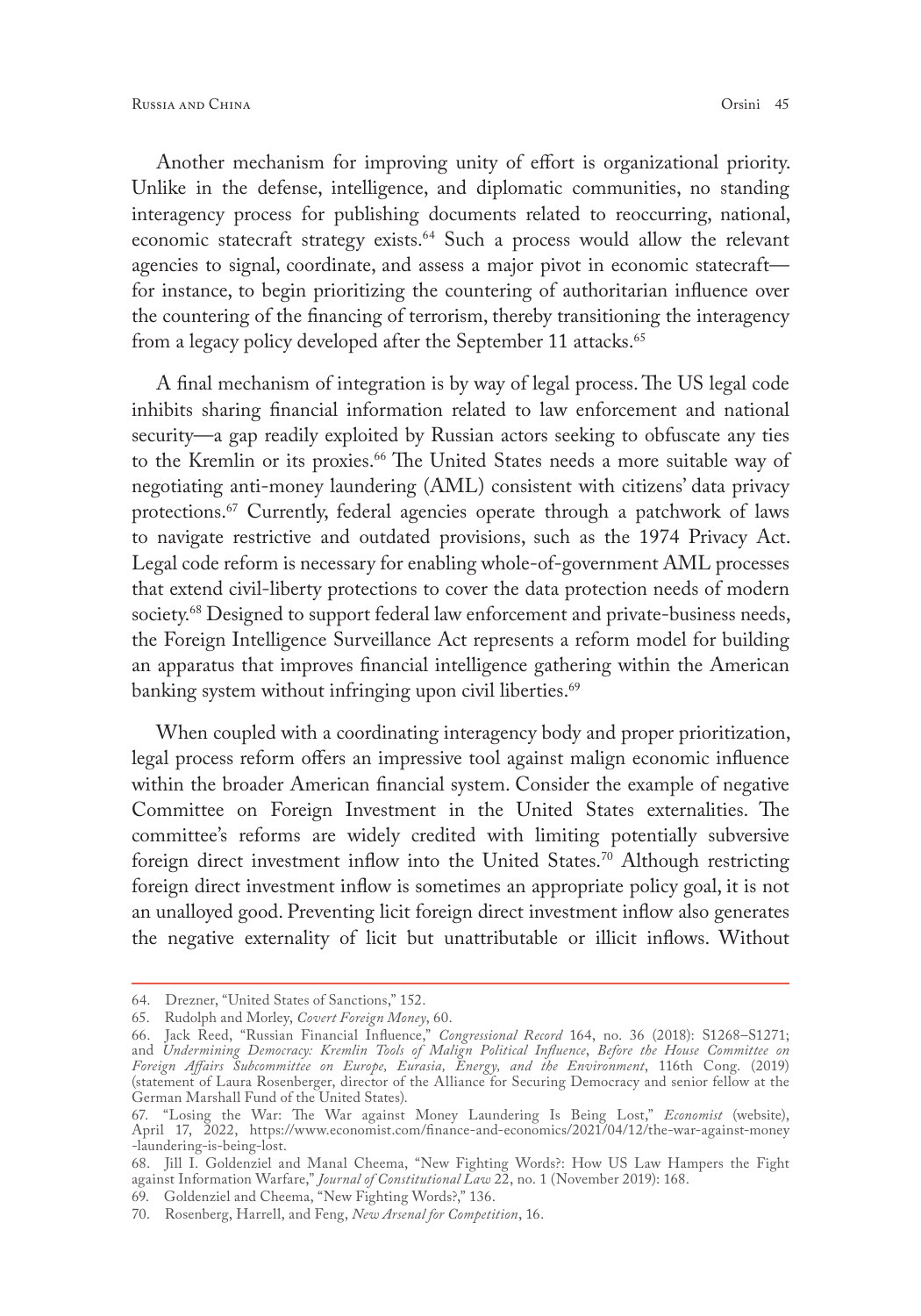proper assessment and monitoring, this dynamic might generate an offsetting effect representing a net loss for American interests.<sup>71</sup> Armed with a legal process similar to that codified in the Foreign Intelligence Surveillance Act, an interagency coordinating body could assess and refine policy over time.

Improved domestic coordination demonstrates national determination and the capacity to deliver economic pain consistently over time. Relative to the United States, Russia benefits from the longevity of its senior civilian and military leaders, enabling the pursuit of consistent strategy. On the other hand, Russia has long believed US policy is erratic due to the US electoral process and political incentive structure, thereby creating vulnerability to political warfare.<sup>72</sup> A more sustainable model of domestic coordination that is aligned to both interagency requirements and national values delivers a powerful coercive effect by addressing these perceived weaknesses.

# **International Cooperation**

Improved international cooperation is essential for generating broad enforcement of strategy vis-à-vis Russia. The United States must be realistic, developing politically feasible options for partner countries to minimize underbalancing. First, the United States should seek unity of effort within like-minded structures—both established international organizations and incipient regional organizations. Second, when the United States must challenge economic paradigms, it must ruthlessly prioritize them.

Improved financial regulation and intelligence sharing represent one avenue of international cooperation. Today, the global AML system suffers from critical structural flaws because most governments have unsuccessfully outsourced regulation to the private sector, leaving pockets of excellence balkanized within Western financial intelligence.<sup>73</sup> The United States should augment the personnel and budgetary resources of the Department of the Treasury's Financial Intelligence Unit (the Financial Crimes Enforcement Network) and partner it with similar state institutions overseas—notably, the Group of Seven's Financial Action Task Force and affiliated regional organizations.<sup>74</sup>

Additionally, the United States can bolster political support for the EU Directorate-General for Competition. This office's actions against stateowned enterprises such as Gazprom serve as an emerging check on malign

73. "Losing the War."

<sup>71.</sup> James Jackson, *The Committee on Foreign Investment in the United States (CFIUS)*, RL33388 (Washington, DC: Congressional Research Service, updated July 2018), 41–43.

<sup>72.</sup> Thomas Rid, *Active Measures: The Secret History of Disinformation and Political Warfare* (New York: Farrar, Straus, and Giroux, 2020), 5–8.

<sup>74.</sup> "Losing the War."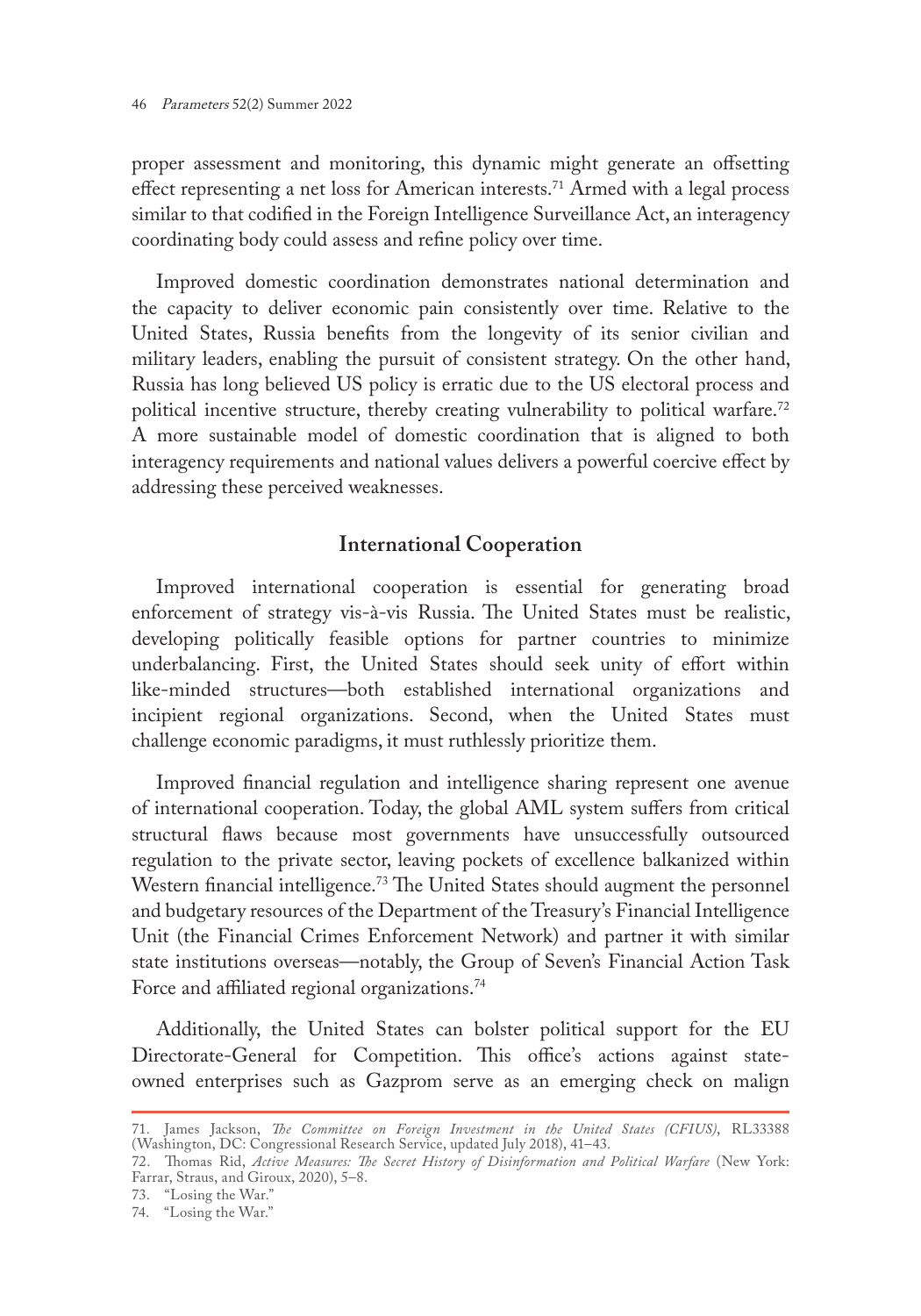economic influence. In 2018, the office's investigation of Gazprom's gas-market monopolization prompted Russia to make concessions in its long-term gas pricing to avoid a multibillion-euro fine. These market-oriented concessions threaten Gazprom's future domination of the Eurasian energy sector and build advance cooperation on geo-economic action (such as regulation and sanctions), thereby minimizing tendencies for political compromise or underbalancing that dilutes effectiveness.75

The United States can also improve cooperation by fostering independence from Russian gas imports. For decades, natural gas served as a critical bridge of mutual dependence from Russia to Europe.<sup>76</sup> Thus, the United States must work with the current of European gas politics to manage the broad, international coalition required for sanction efficacy. First, the United States should adopt a "small yard but high fence" concept to protect the most critical American sanctions against Russia. This approach prioritizes the prevention of Western investment and technology transfer to Russia's energy sector—a major, long-term liability to regime survivability because Russia requires technological innovation to access and exploit its vast reserves in the Poluostrov Yamal.77 These sanctions threaten the future market dominance of Russia's state-owned energy firms, the Kremlin's most controllable geo-economic asset.78

Gas independence also requires American support for European energy and investment diversification by promoting regional energy competition that decreases the Russian market share. To reduce the importation of energy, the United States can promote other European options, such as north-south connectors with Nordic and Mediterranean nations, the recently opened EU Southern Gas Corridor, or the expansion of European access to imports of liquefied natural gas.<sup>79</sup> This short-term diversification of European energy can replace as much as 60 percent of current Russian-gas imports.80 Imports of liquefied natural gas to Europe represent a Russian economic vulnerability as Russia's legacy pipeline delivery systems decrease in market efficiency.<sup>81</sup>

<sup>75.</sup> Mathew Heim, *How Can European Competition Law Address Market Distortions Caused by State-Owned Enterprises?*, Policy Contribution Issue No. 18 (Brussels: Bruegel, December 2019).

<sup>76.</sup> Thane Gustafson, *The Bridge: Natural Gas in a Redivided Europe* (Cambridge, MA: Harvard University Press, 2020), 5–10.

<sup>77.</sup> *Countering Russia: Assessing New Tools*, *Before the Senate Committee on Banking, Housing, and Urban Affairs*, 115th Cong. (2018) (statement of Leon Aron, resident scholar and director of Russian studies at the American Enterprise Institute).

<sup>78.</sup> Ion Iftimie, *Natural Gas: As an Instrument of Russian State Power* (Washington, DC: Westphalia Press, 2014), 103–5.

<sup>79.</sup> Blackwill and Harris, *War by Other Means*, 205–9.

<sup>80.</sup> "Can the World Cope without Russia's Commodity Stash?," *Economist* (website), updated March 14, 2022, [https://www.economist.com/finance-and-economics/2022/03/12/can-the-world-cope](https://www.economist.com/finance-and-economics/2022/03/12/can-the-world-cope-without-russias-huge-commodity-stash) [-without-russias-huge-commodity-stash.](https://www.economist.com/finance-and-economics/2022/03/12/can-the-world-cope-without-russias-huge-commodity-stash)

<sup>81.</sup> Gustafson, *Bridge*, 312–14.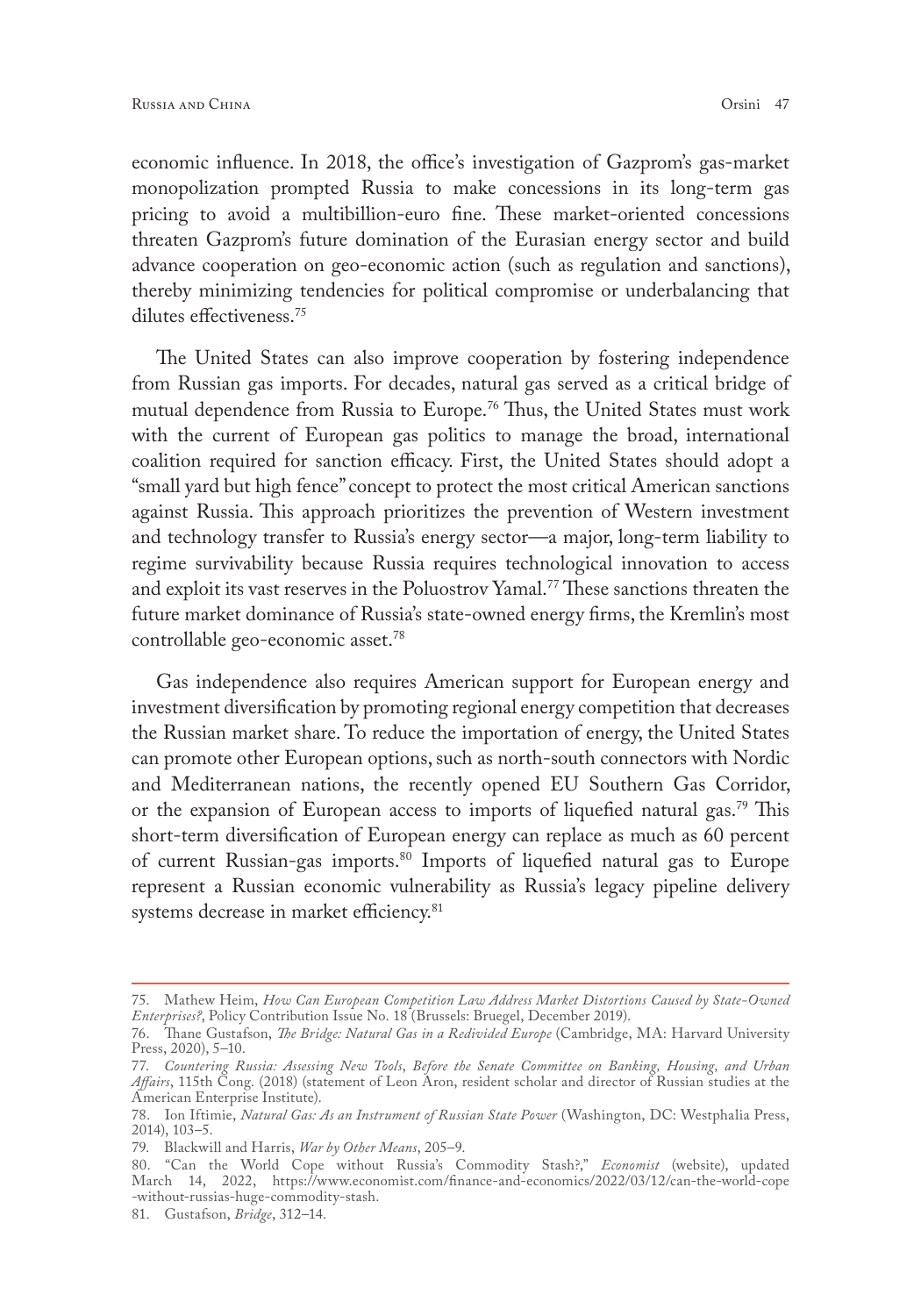To replace market investment opportunities, the United States can negotiate bilateral investment treaties to liberalize private capital flows and reduce the risk of Russian state economic capture.<sup>82</sup> In particular, the United States can support burgeoning green-energy production by leveraging the sector's increasing regional technological advances and political salience.<sup>83</sup> Ultimately, the Europeans would best achieve this diversification. The United States should support a continental gas strategy that collectively assesses individual country exposure, shifts excess stocks within the euro area, and establishes funds to compensate countries and sectors damaged from ongoing economic sanctions.<sup>84</sup>

Financial regulation improvement and European gas-trade independence will require the United States to withhold economic force selectively through other inducements. One way is leveraging Specially Designated Nationals and Blocked Persons List exemptions for key political concessions in the Russian-gas relationship. Formally known as licensing, this process temporarily suspends economic sanctions in return for progress on desired objectives.<sup>85</sup> The United States should apply these tools on a bilateral or limited, multilateral basis as needed to mitigate the effects of regional underbalancing. Alternatively, the United States can selectively apply exemptions to foster competition among Russia's burgeoning independent gas producers who increasingly threaten Russia's state-sponsored dominance of gas exports.<sup>86</sup> Another positive inducement is providing diplomatic and economic clarity for Western firms to reenter the Eurasian market as sanctions are reduced.<sup>87</sup> This strategy could include clear messaging about the triggers for sanction imposition and removal as well as financial safeguards (such as capital liquidity and tax provisions). A final critical economic inducement should seek to preserve third-party country access, including that of China, to American, European, and US-dollar markets. Transatlantic market access is an important incentive for minimizing Russian sanction leakage by third parties, such as China.<sup>88</sup>

Alliances and partnerships inherently come with trade-offs. Opportunity cost abounds in the prioritization of financial intelligence and energy independence. But these mechanisms are rarely used to communicate commitment. As the leader of a diverse coalition of allies, the United States must welcome trade-offs amongst allies to secure a common purpose and key coercive tools.

<sup>82.</sup> "Bilateral Investment Treaties," Office of the United States Trade Representative (website), accessed March 18, 2022, [https://ustr.gov/trade-agreements/bilateral-investment-treaties.](https://ustr.gov/trade-agreements/bilateral-investment-treaties)

<sup>83.</sup> Gustafson, *Bridge*, 355.

<sup>84.</sup> Poitiers et al., "Kremlin's Gas Wars."

<sup>85.</sup> Fishman, "How to Fix."

<sup>86.</sup> Gustafson, *Bridge*, 291–316.

<sup>87.</sup> Drezner, "United States of Sanctions," 152–54.

<sup>88.</sup> Liu and Papa, "Anti-Dollar Axis."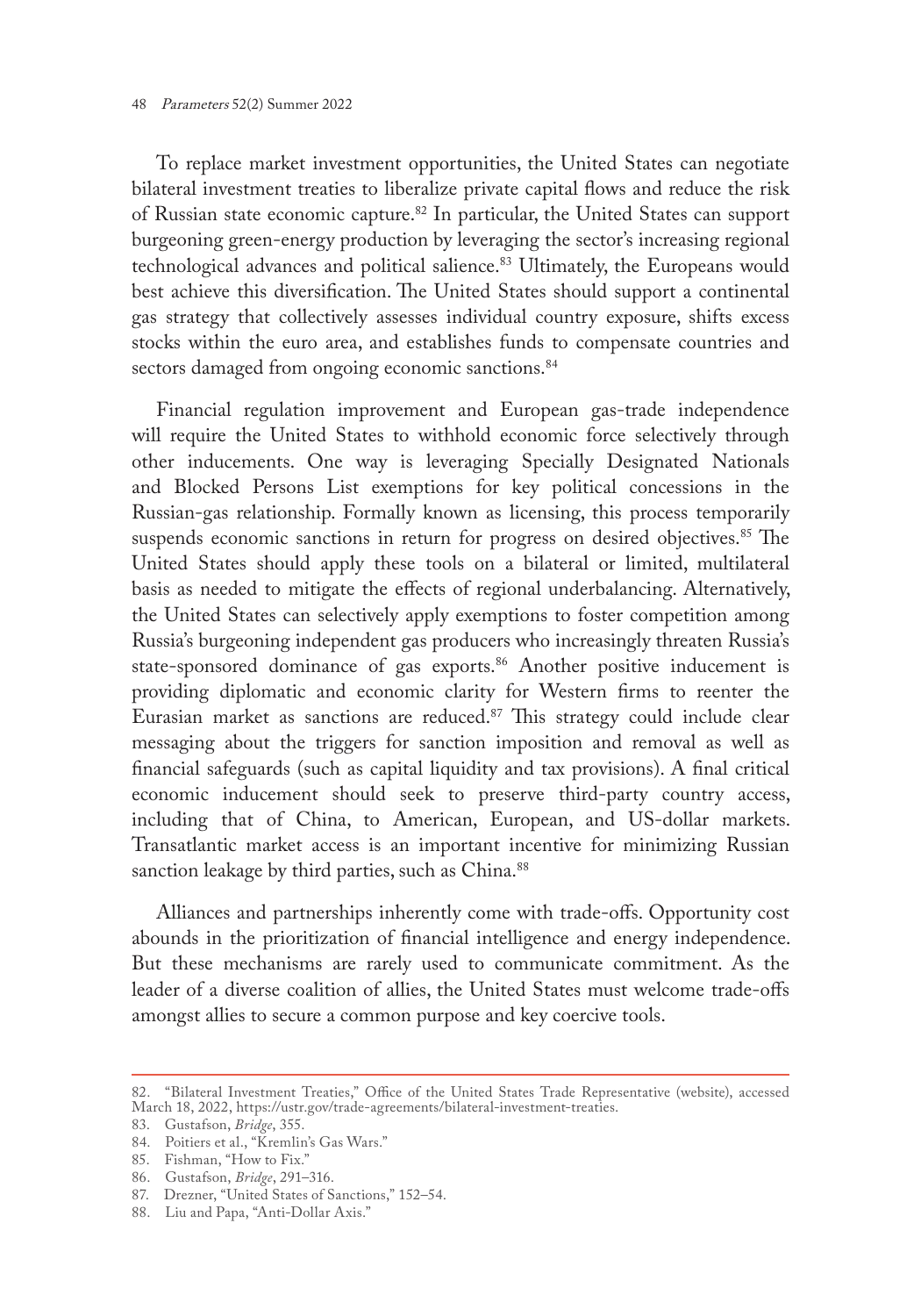### **Transatlantic Transparency**

Finally, the United States can modernize its economic firepower by increasing the transparency of cross-border financial transactions. Data may not be "the new oil," but data are the key to understanding the allocation and effectiveness of Russian economic means. As the preeminent global hub for economic transactions, the West's privileged access to financial flows is its premier means of network power to exert international influence.<sup>89</sup> In practice, Russia's malign influence exploits state-level variations of financial law and regulation to avoid attribution and complicate response. Since 2006, just 17 percent of known malign Russian finance cases have been illicit.<sup>90</sup> Transparency is also constrained by evolving financial engineering and reporting procedures (such as electronic currency procedures and alternate clearing mechanisms). Financial operations that are not dollar-denominated, such as Bitcoin, Instrument in Support of Trade Exchanges, and central bank digital currencies, threaten future American advantage vis-à-vis Russia. These forms of exchange decrease US financial access, placing bank liabilities directly within the citizenry or outside the US-dominated commercial bank structure.<sup>91</sup> Privileged data access is a key US policy tool, and regulation-based financial transparency is essential to maintaining the strength of this tool.

Financial transparency improvement begins by closing loopholes in the transatlantic alliance structure. The New York City-, London-, and Brusselsbased financial industry continues to dominate global market flows. The industry is also the hub of most global financial transparency mechanisms as states have increasingly decentralized AML enforcement to the commercial banking sector.<sup>92</sup> The United States should work with transatlantic financial organizations to improve international financial transparency standards, such as defining the ultimate beneficiaries of limited liability.<sup>93</sup>

The Anti-Money Laundering Act of 2020 presents one opportunity. This law requires first-time disclosure of individual ownership of an underlying financial equity to the Department of the Treasury.<sup>94</sup> The act is not without drawbacks. The law does not cover pooled investment vehicles (such as trusts or privateequity funds), nor does it augment resources to administrate and oversee the

<sup>89.</sup> Henry Farrell and Abraham Newman, "Weaponized Interdependence: How Global Economic Networks Shape State Coercion," *International Security* 44, no. 1 (Summer 2019): 42.

<sup>90.</sup> Rudolph and Morley, *Covert Foreign Money*, 10.

<sup>91.</sup> Francesca Carapella and Jean Flemming, "Central Bank Digital Currency: A Literature Review," Board of Governors of the Federal Reserve System (website), updated November 9, 2020, [https://www.federalreserve](https://www.federalreserve.gov/econres/notes/feds-notes/central-bank-digital-currency-a-literature-review-20201109.htm) [.gov/econres/notes/feds-notes/central-bank-digital-currency-a-literature-review-20201109.htm](https://www.federalreserve.gov/econres/notes/feds-notes/central-bank-digital-currency-a-literature-review-20201109.htm).

<sup>92.</sup> "Losing the War."

<sup>93.</sup> *Undermining Democracy* (statement of Laura Rosenberger).

<sup>94.</sup> William M. (Mac) Thornberry National Defense Authorization Act for Fiscal Year 2021, H.R. 6395, 116th Cong. (2021).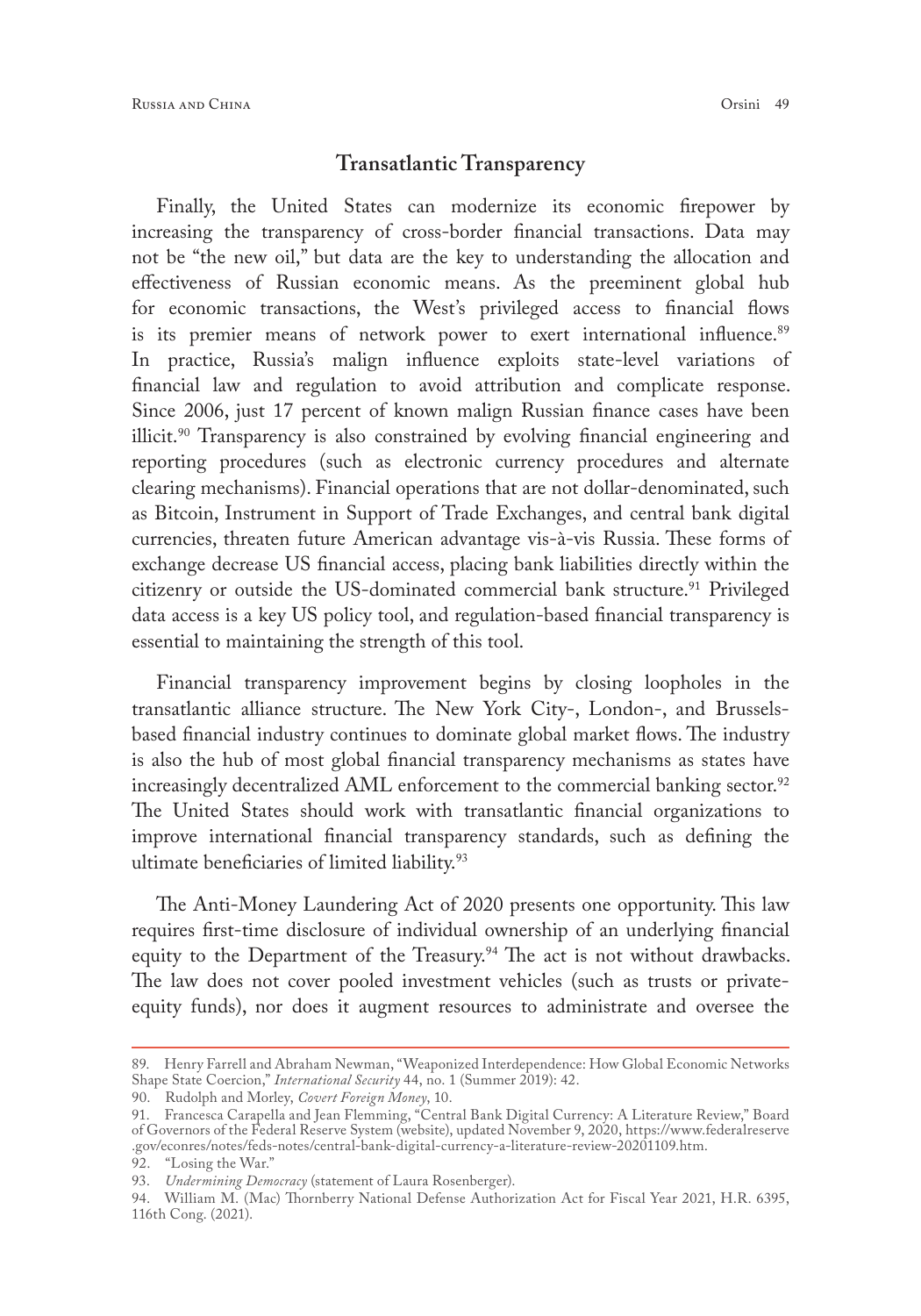reporting.<sup>95</sup> Nonetheless, the act represents a major milestone for improving the financial community's financial transparency standards and enforcement. The law is one of many ways the United States can improve the transatlantic financial system. The Biden administration could eliminate exceptions to the USA PATRIOT Act that allow exemptions from AML provisions for real estate and luxury transportation dealers.<sup>96</sup> The administration could also implement section 885 of the 2021 National Defense Authorization Act, which requires beneficial ownership reporting within federal acquisition databases.<sup>97</sup> Finally, Congress can pass the ENABLERS Act, which would establish more financial transparency requirements (such as beneficial ownership reporting) for US law, real estate, and accounting firms.<sup>98</sup>

Transparency can also come from improved international financial institution reporting. The inability of international financial institutions to manage changing financial engineering trends over time contributes to the institutions' increasing insignificance and enables Kremlin operations.<sup>99</sup> For instance, definitions of key bilateral flows (such as hydrocarbons and military expenditures and investment) and remittance flows vary across states and institutions, making Russian means more obscure.100 Limited reform of international financial institutions could streamline financial flow accounting and authorize penalties for actors who violate revised transparency norms. Such reform could also support the construction of databases for law enforcement and intelligence that could contain beneficial ownership and transaction history information.<sup>101</sup>

Transatlantic financial transparency is crucial to building the latent economic force required to coerce Russia and combat its malign influence. Armed with this knowledge, the United States can design more effective sanctions and market pressures or reallocate support that builds resilience in key states and sectors. More importantly, the consolidation of transparency norms among a global coalition would be a critical signal to the Kremlin and build future capability to monitor and penalize Russia's malign influence.

<sup>95.</sup> Thomas Bogle et al., *Congress Enacts Significant Changes to the US Anti-Money Laundering Regime* (Philadelphia: Dechert LLP, February 2021), 3.

<sup>96.</sup> Jodi Vittori, "Biden Must Go beyond Sanctions to Rid the US Financial System of Dirty Money," Carnegie Endowment for International Peace (website), March 8, 2022, [https://carnegieendowment](https://carnegieendowment.org/2022/03/08/biden-must-go-beyond-sanctions-to-rid-u.s.-financial-system-of-dirty-money-pub-86589) [.org/2022/03/08/biden-must-go-beyond-sanctions-to-rid-u.s.-financial-system-of-dirty-money-pub-86589.](https://carnegieendowment.org/2022/03/08/biden-must-go-beyond-sanctions-to-rid-u.s.-financial-system-of-dirty-money-pub-86589)

<sup>97.</sup> Vittori, "Biden Must Go."

<sup>98.</sup> Vittori, "Biden Must Go."

<sup>99.</sup> McCormick, Luftig, and Cunningham, "Economic Might," 18.

<sup>100.</sup> Orsini, "Guns, Butter, and Tweets," 34.

<sup>101.</sup> Vittori, "Biden Must Go."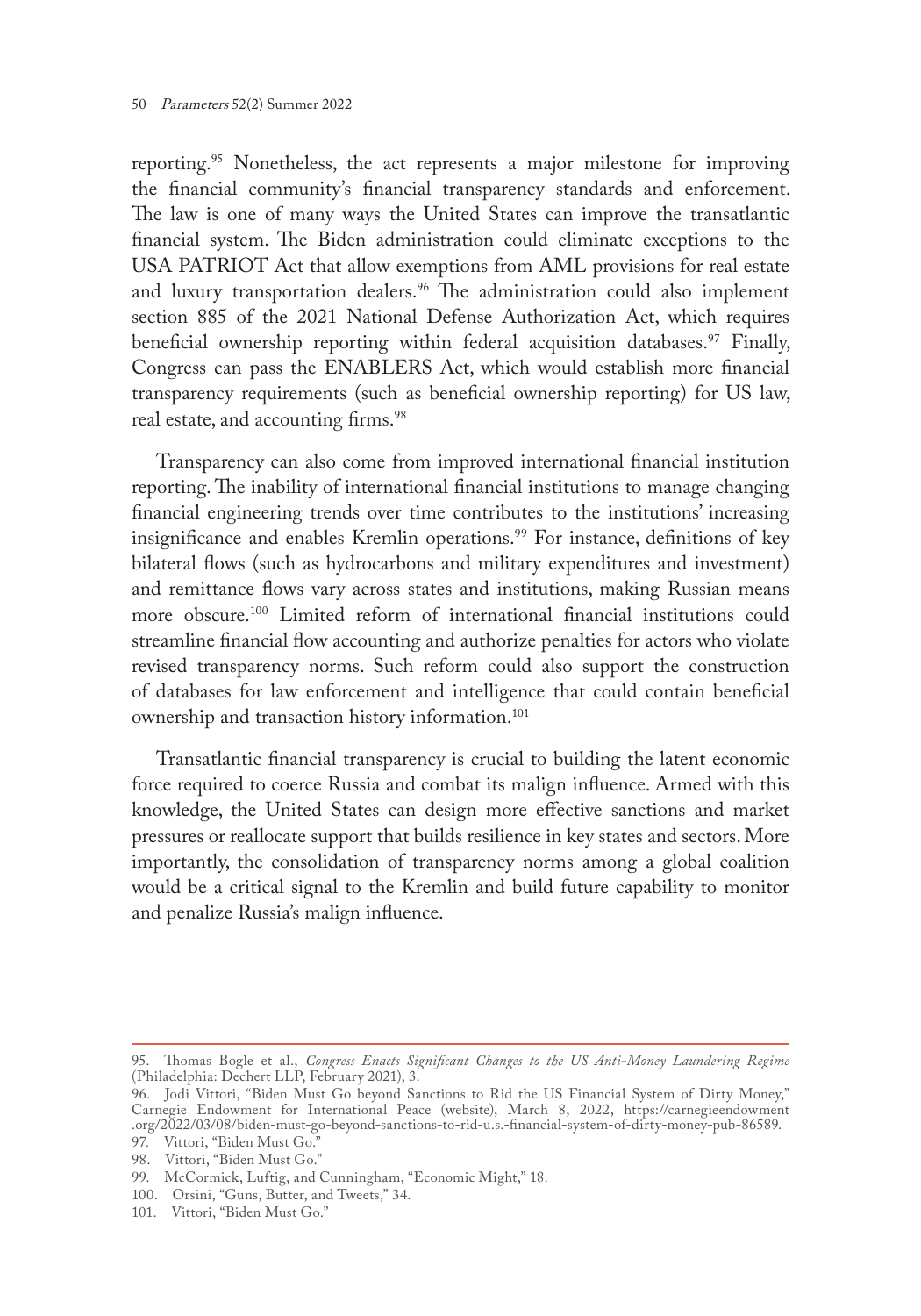#### **Communicating Commitment to the Financial Industry**

Democracies often struggle to communicate resolve to their targets due to the strength and quantity of various interest groups.102 The limiting factor for US economic coercion is not capacity; instead, the limiting factor is coordination and communication. Despite its dominant position in international financial markets, the United States' inability to control outbound investment by private citizens severely weakens its financial sanctions.103 Fueled by competition among transatlantic banking firms, the financial lobby has grown in strength since the 1980s, achieving a broad trend of deregulation.104 In many ways, this lobby exemplifies the domestic and international challenges facing the United States vis-à-vis Russian economic statecraft. The United States must work with the industry through moral suasion, market incentives, or failure of risk reform.

One way to realign incentives is by signaling the use of section 311 of the USA PATRIOT Act against Russian malign financial networks. Section 311 compels American banks to guard the sanctity of the American financial system against illicit financial activity by designated groups. Whereas market forces usually weaken conventional trade sanctions, section 311 leverages these structures as banks naturally seek to protect their access to private-market liquidity.<sup>105</sup> Section 311 combines governmental suasion and market incentives into a powerful, geo-economic weapon for safeguardomg the larger American financial system. Since its inception, section 311 has aligned US and industry goals as banks have moved out of self-interest to isolate the laundering and threat financing of state actors and terrorist networks.106 The threat of section-311 action following ongoing economic sanctions on the Russian banking system would be a powerful signal of more latent force and increased targeting of malign finance.

With proper signaling, the United States can use this tool to align state and market goals, influencing financial industry reform without formally triggering section 311. The strength of section 311 derives from potential use, leveraging market pressures to align the goals of banks and government against money laundering practices. Numerous actions could increase the perceived plausibility of section-311 action. The United States could provide planning guidance for banks to deleverage Russia-linked liabilities. In addition, the United States could create Federal Reserve liquidity provision vehicles to support banking systems. Alternatively, the United States could take on financial lobby influence

106. Zarate, *Treasury's War*, 151–58.

<sup>102.</sup> Biddle, "Coercion Theory."

<sup>103.</sup> Steil and Litan, *Financial Statecraft*, 159–62.

<sup>104.</sup> Adam Tooze, *Crashed: How a Decade of Financial Crisis Changed the World* (New York: Viking, 2018), 79–82.

<sup>105.</sup> Benjamin Cohen, *Currency Statecraft: Monetary Rivalry and Geopolitical Ambition* (Chicago: University of Chicago Press, 2019), 123.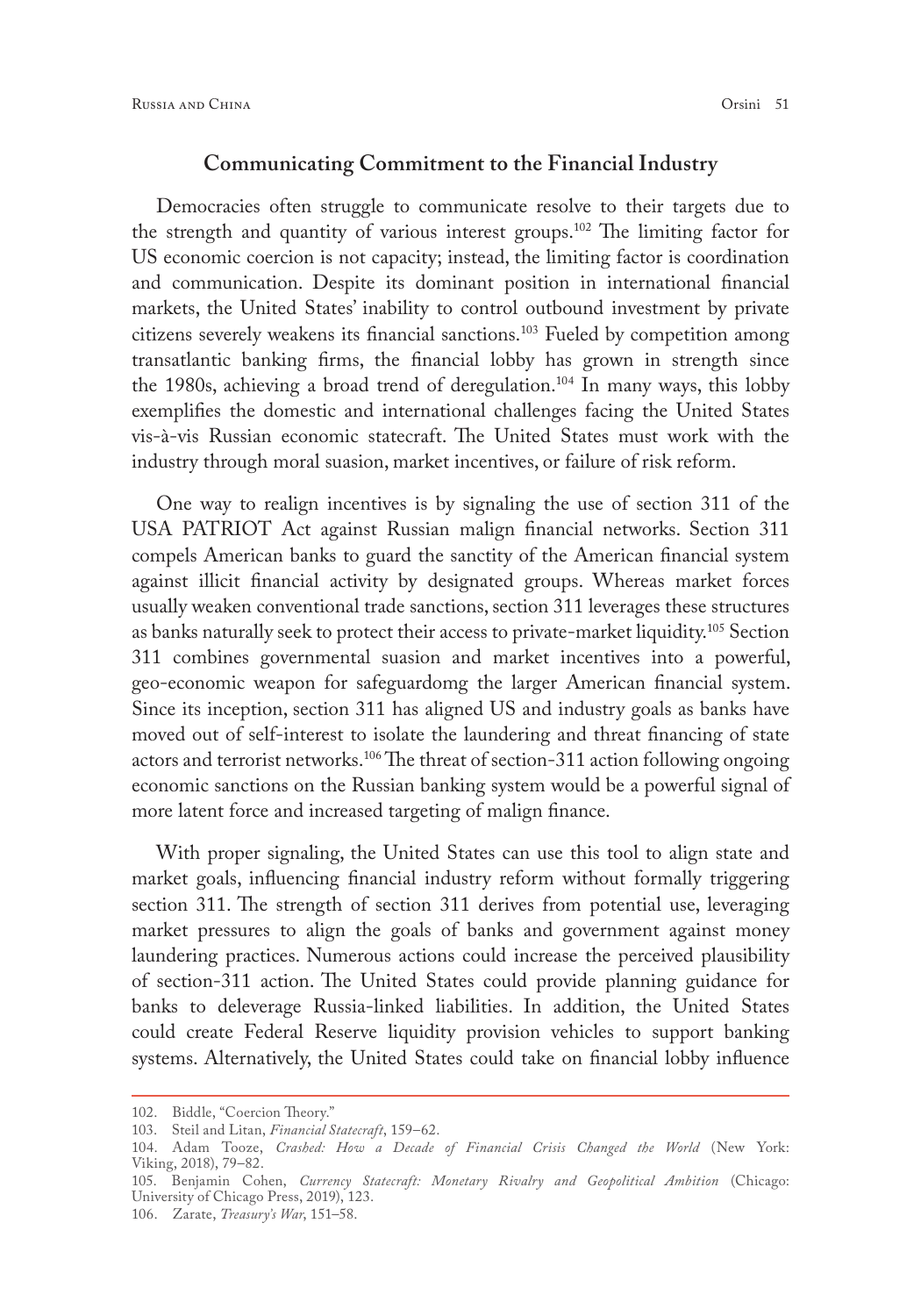by strengthening Foreign Agents Registration Act provisions and passing federal defamation law to restrict baseless libel claims.107 Finally, the United States could promote a voluntary code of conduct amongst leading US banks to resist Russia's malign economic influence, encouraging both public-private transparency and cooperation.108 Fundamentally, the United States signals a commitment by consistently executing economic statecraft, including herding its powerful financial system.

# **Conclusion: Consolidating Economic Gains in the Gray Zone**

Acknowledgment that potential adversaries such as Russia have studied and countered the United States' capabilities and willingness to use military coercion since the Persian Gulf War is almost axiomatic.<sup>109</sup> Much less appreciated is potential adversaries have studied and countered the American economic playbook. For years, Russia has exploited a fundamental misalignment in the United States' deterrence policy through licit and illicit economic means to a gain relative advantage in gray-zone competition. Although US policy has stagnated and suffered from a lack of domestic unity of effort, broad international enforcement, and transparent measures of success, Russia has continued to shape and complicate the human, physical, and informational dimensions of the modern operating environment for American strategists, military leaders, and diplomats. The United States' economic statecraft must return the favor. A combination of mutually reinforcing domestic integration, international coordination, and transatlantic transparency tailored toward unique Russian economic weaknesses would allow the United States to organize, galvanize, and prioritize its ways and means more effectively.

As the United States participates in the largest war in Europe since World War II, the nation should heed the lessons of postwar peace. The institutions developed and refined in the 1940s—from the Bretton Woods system to the UN—fundamentally altered the political and economic context to thwart Soviet goals.110 At times, improved foreign and domestic economic coordination and transparency will strain the United States' geopolitical position. This strain, however, is the necessary pain of long-term coalition management.<sup>111</sup> Today, the United States stands at the beginning of an

111. Brands, *Twilight Struggle*, 30–47.

<sup>107.</sup> Phillip Zelikow et al., "The Rise of Strategic Corruption: How States Weaponize Graft," *Foreign Affairs* (website), July/August 2020, [https://www.foreignaffairs.com/articles/united-states/2020-06-09/rise](https://www.foreignaffairs.com/articles/united-states/2020-06-09/rise-strategic-corruption)[strategic-corruption](https://www.foreignaffairs.com/articles/united-states/2020-06-09/rise-strategic-corruption).

<sup>108.</sup> Rosenberg, Harrell, and Feng, *New Arsenal for Competition*, 48.

<sup>109.</sup> Brian Steed, "Narrative in Culture, Center of Gravity, and the Golden Azimuth," in *Great Power Competition: The Changing Landscape of Global Geopolitics*, ed. Mahir Ibrahimov (Fort Leavenworth, KS: US Army Command and General Staff College Press, 2020), 231–54.

<sup>110.</sup> Hal Brands, *The Twilight Struggle: What the Cold War Teaches Us about Great Power Rivalry Today* (New Haven, CT: Yale University Press, 2022), 30–47.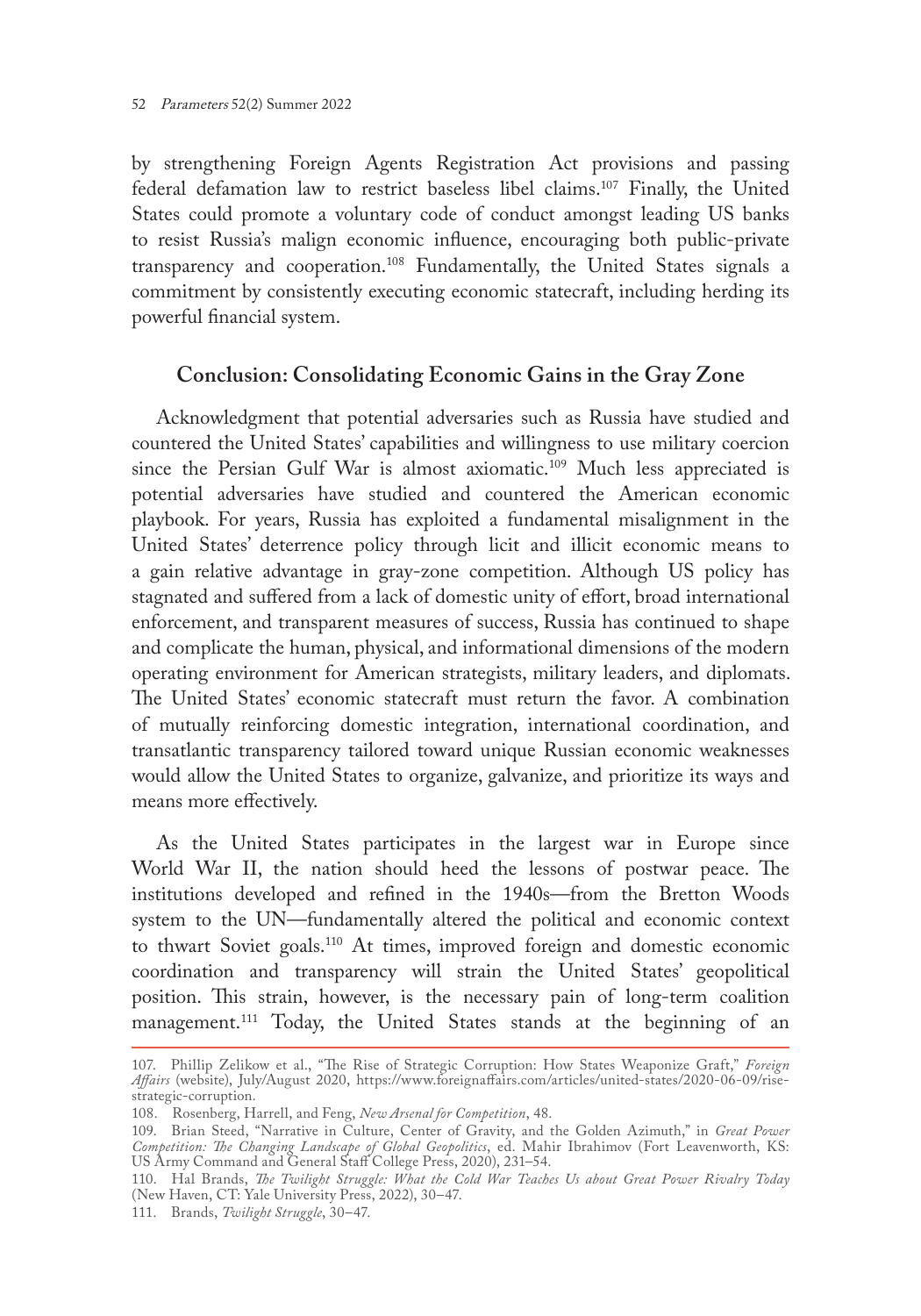unprecedented economic war with Russia over its invasion of Ukraine. The United States must simultaneously set conditions to sustain its coalition for long-term economic coercion and return to competition on better terms. During a conflict, the distinction between success and failure is most fragile. Good strategy, however, consolidates gains to make them endure.<sup>112</sup> Largely undeterred by previous US gray-zone policy, Russia has aggressively exploited this arena to gain geostrategic advances. Under unprecedented economic strain, Russia is likely to need its gray-zone advantage now more than ever. The United States should harness the domestic and international policy window created by the 2022 Russo-Ukrainian war to consolidate the former's economic gains, thereby denying strategic opportunity to Russia.

The United States must achieve objectives in the space between war and peace in a manner commensurate with the nation's values and means. This imperative and the associated future coercive objectives potentially represent the United States' preeminent foreign policy challenge in the twenty-first century. Russia is one test. On this battlefield, the dollar is stronger than the sword. The United States' strategy must adapt and reform priorities and processes to wield its best weapons. Economic statecraft can no longer be a complementary effort; rather, economic statecraft must be the decisive force in generating the desired coercive strategy.

Ryan J. Orsini

Major Ryan J. Orsini, US Army, is an infantry officer assigned as a student at the Command and General Staff College at Fort Leavenworth, Kansas. He holds a master of public policy degree from Georgetown University.

<sup>112.</sup> Mike Lundy et al., "Three Perspectives on Consolidating Gains," *Military Review* 99, no. 5 (September–October 2019): 16–29.